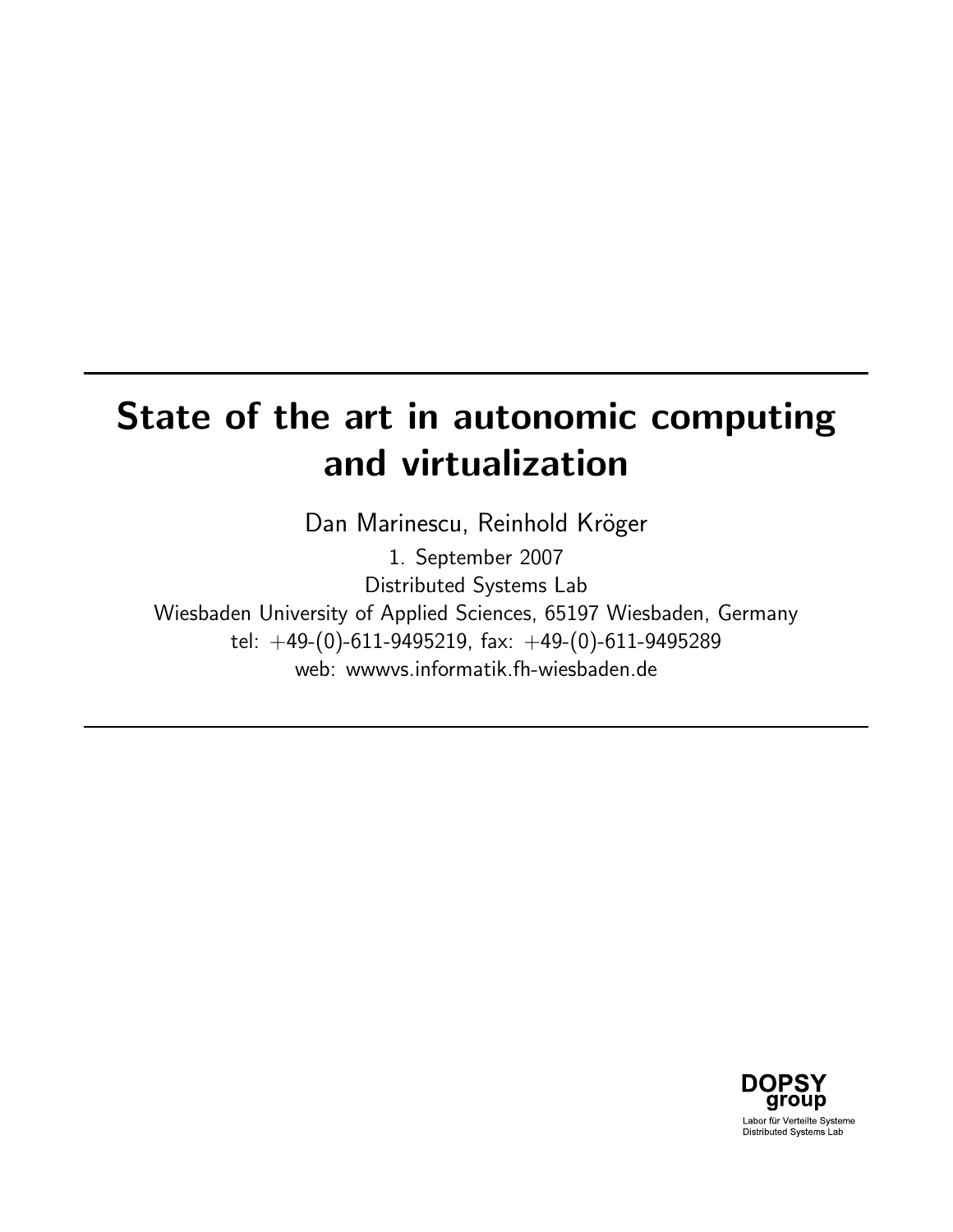# 1 Introduction

A hot topic in the early 70's, virtualization has grown again in importance over the past years. In both research and industry sectors, important progress has been made developing new technologies for both the desktop and the server market. In the same period of time, a new vision has emerged in the IT world: the vision of autonomic computing. This implies systems managing themselves in order to achieve global goals defined by the system administrator. This technical report summarizes the period 01.03.2007 - 21.08.2007 of the "Selbstmanagement virtueller Machinen" project conducted at the University of Applied Sciences Wiesbaden under the supervision of Prof. Dr. Reinhold Kröger. The report describes the state of the art in both autonomic computing and virtualization, as a starting point towards the development of autonomic computing techniques for virtual machinebased environments.

This report is organized as follows. Section 2 introduces virtualization by first describing its origins followed by a classification of the different virtualization techniques and finally a case study. Then section 3 deals with management aspects of virtual machine-based environments. In Section 4, the vision of autonomic computing is introduced, including a survey of research work in the field of self-management of virtual machines. Finally, the article is concluded by Section 5.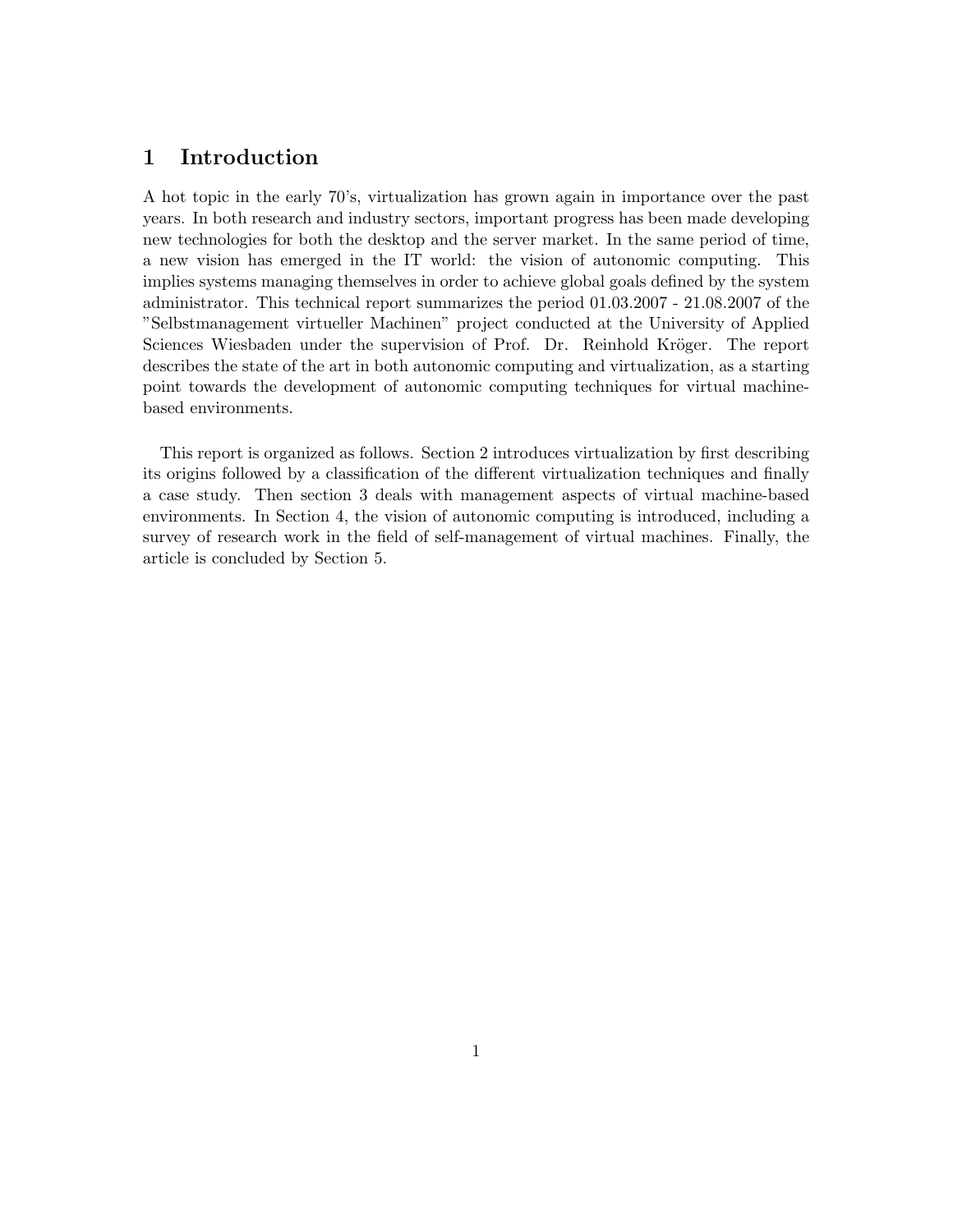# 2 Virtualization

## 2.1 History

The first computing systems developed were large and expensive to operate. Due to an increasing demand for usage, these computers evolved first into batch processing (1950) and then into time-sharing systems (1965) that allowed multiple applications (possibly owned by different users) to run simultaneously. Yet these applications were not always perfect, with one faulty application being able to crash the entire system. It was obvious that to increase the reliability of the system, these applications had to be isolated one from another. The first approach was to use one application per computing system. However, besides being a very expensive solution, this has also proved to be wasteful: no timesharing was used and so computing systems were not used at their full capacity. The tagging of memory blocks was then introduced for time-sharing systems. In the same time, in the field of software development, the instruction-by-instruction simulation of one computer system X on a different system G was a known technique [Gol74]. This was used to develop software for a computing system on which the programmer had no access (sometimes because the system was still under construction). Researchers soon realized that, when  $X = G$ , more copies of the hardware-software interface of the machine G can run simultaneously on G. This way, each user can run its application (and even its OS of choice) in an isolated environment, called virtual machine.

While simulation could be used to isolate applications running on the same hardware, it also had the drawback of slowing down the machine by a factor of 20 to 1. So researchers focused on improving the performance of the simulation software, which led to the appearance of the virtual machine monitor (VMM) in the late 1960s. Maybe the best known system of that time using a VMM is VM/370 developed by IBM.

The 1970s where flourishing for the virtualization technology, but then the 1980s and 1990s brought both a drop in hardware prices as well as the emergence of multitasking operating systems. The drop in hardware prices meant that it was no longer necessary to assure a high CPU utilization. While in the 1970s, computer architectures were developed with virtualization in mind [PG74], the replacement of mainframes to minicomputers and the PCs gave birth to new computer architectures that didn't offer the necessary hardware support for VMMs [RG05]. As such, by the late 1980s, VMMs became history.

In the 1990s, VMMs where brought back to light by the researchers at the Stanford University in a research project that led to the birth of VMware Inc., the first supplier of virtualization technology for commodity hardware. Nowadays, virtualization is again a hype, this time used to reduce management costs by replacing a bunch of low-utilized server boxes by a single-server system, with almost every big name in the IT industry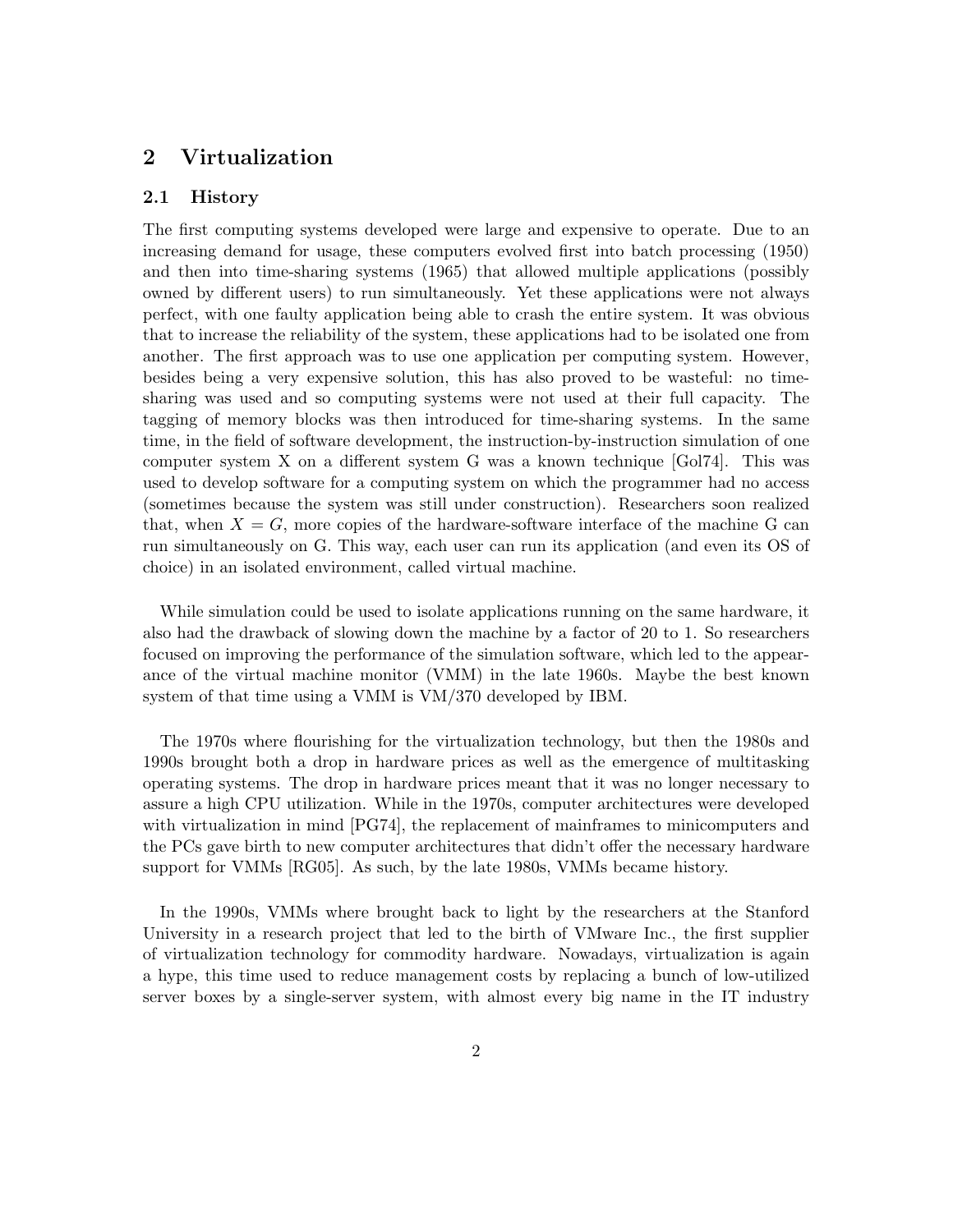being involved in a virtualization project. With VMware leading the market, vendors like SWsoft and XenSource all offer competitive alternatives. And not only that virtualization products are developed for the IA-32 architecture, but also the architecture itself is being extended by both Intel (VT) and AMD (SVM) to support virtualization.

## 2.2 Basic concepts

Virtualization is commonly defined as a technology that introduces a software abstraction layer between the hardware and the operating system and applications running on top of it. This abstraction layer is called virtual machine monitor (VMM) or hypervisor and basically hides the physical resources of the computing system from the operating system (OS). Since the hardware resources are directly controlled by the VMM and not by the OS, it is possible to run multiple (possibly different) OSs in parallel on the same hardware. As a result, the hardware platform is partitioned into one or more logical units called virtual machines (VMs).

The following requirements for a VMM have been defined [PG74]:

- Equivalence: Running an application inside a virtual machine must be *equivalent* to running the same application on the underlying hardware.
- Control: The VMM must control and synchronize the access of VMs to hardware resources.
- Isolation: VMs must be isolated from each other with the purpose of ensuring stability (the crash of a VM should not affect another VMs), security (a possibly compromised VM shouldn't grant access to other VMs) and data consistency.
- **Performance:** The performance overhead caused by virtualization should be minimal, close to "bare metal" performance.
- Encapsulation: VMs must exist in form of a file or a directory of files which allows easy migration or cloning of the VM.

### 2.3 Classification

From an architectural point of view, the different virtualization approaches can be categorized into:

- Full Virtualization
- OS-Layer Virtualization
- Hardware-Layer Virtualization

For the purpose of this report the focus will be only on the Intel x86 architecture.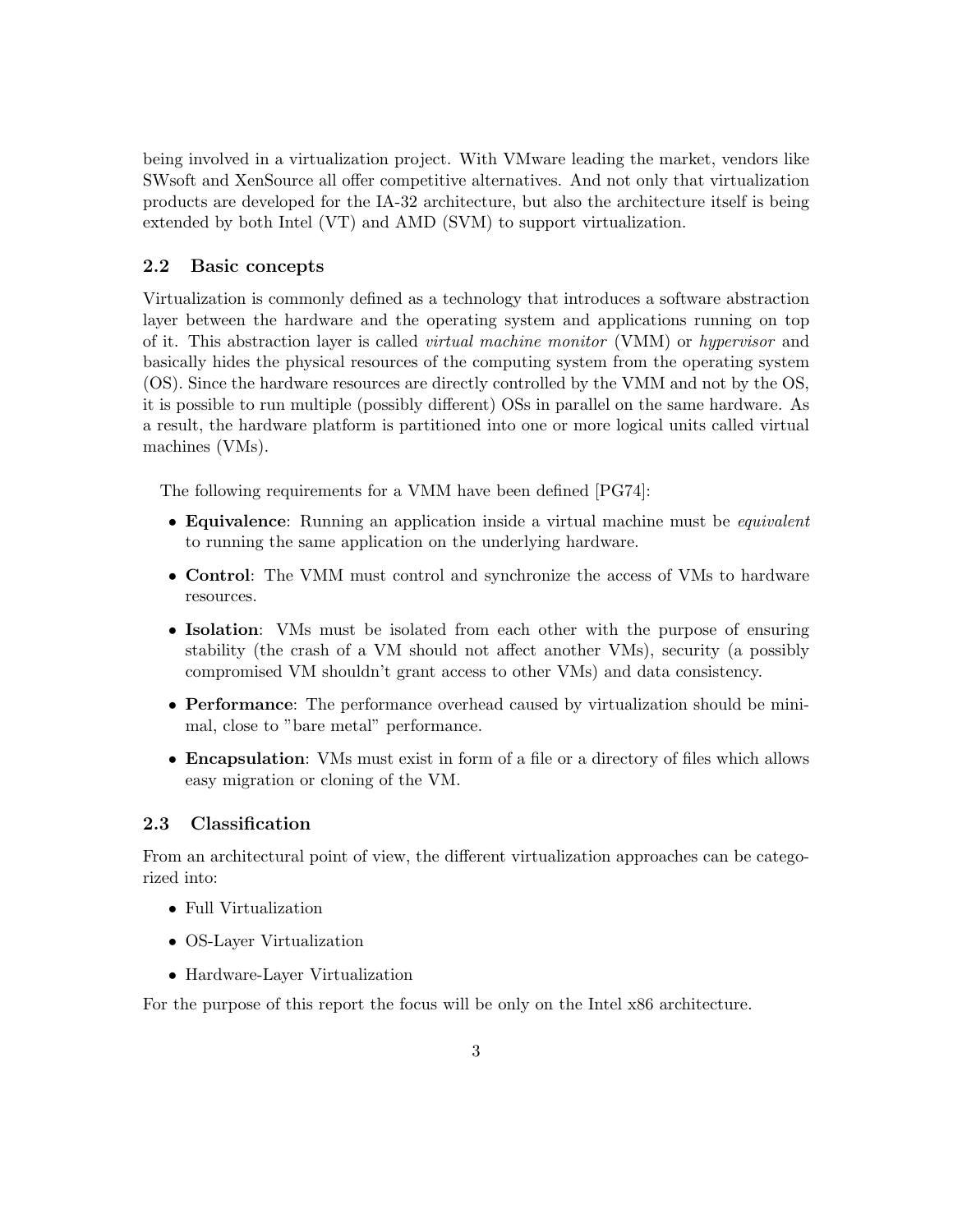#### 2.3.1 Full Virtualization

In this approach, the VMM is also called virtual machine manager and runs on top of a host operating system, commonly as an application in userspace. The result is that, in the VMs, the applications and the guest OS run on top of a virtual hardware provided by the VMM. This architecture can be observed in Figure 1.



Figure 1: Full Virtualization

VMware Workstation<sup>1</sup>, Parallels<sup>2</sup> and Virtual  $PC<sup>3</sup>$  are commercial desktop virtualization products that use this approach, with VMware Workstation being the most popular. VMware refers to this approach as Hosted Virtual Machine Architecture, with VMware Workstation installing like a normal application on top of the host OS. According to [SVL01], the application portion (VMApp) uses a driver loaded in the host OS (VM-Driver) to establish a privileged VMM that runs directly on the hardware. The VMDriver then facilitates the transfer between the host world and the VMM world. While the CPU virtualization is handled by the VMM, when an I/O in the guest OS occurs, the VMM switches to the host world, where the VMApp performs the I/O on behalf of the virtual machine.

The main advantage of this approach is that it very easy to use. A common user can install a software product like VMware Workstation just like any other software product on its OS of choice. Inside VMware Workstation, a guest OS can be installed and used just like

<sup>1</sup>http://www.vmware.com/products/ws/

<sup>2</sup>http://www.parallels.com/

<sup>3</sup>http://www.microsoft.com/windows/products/winfamily/virtualpc/default.mspx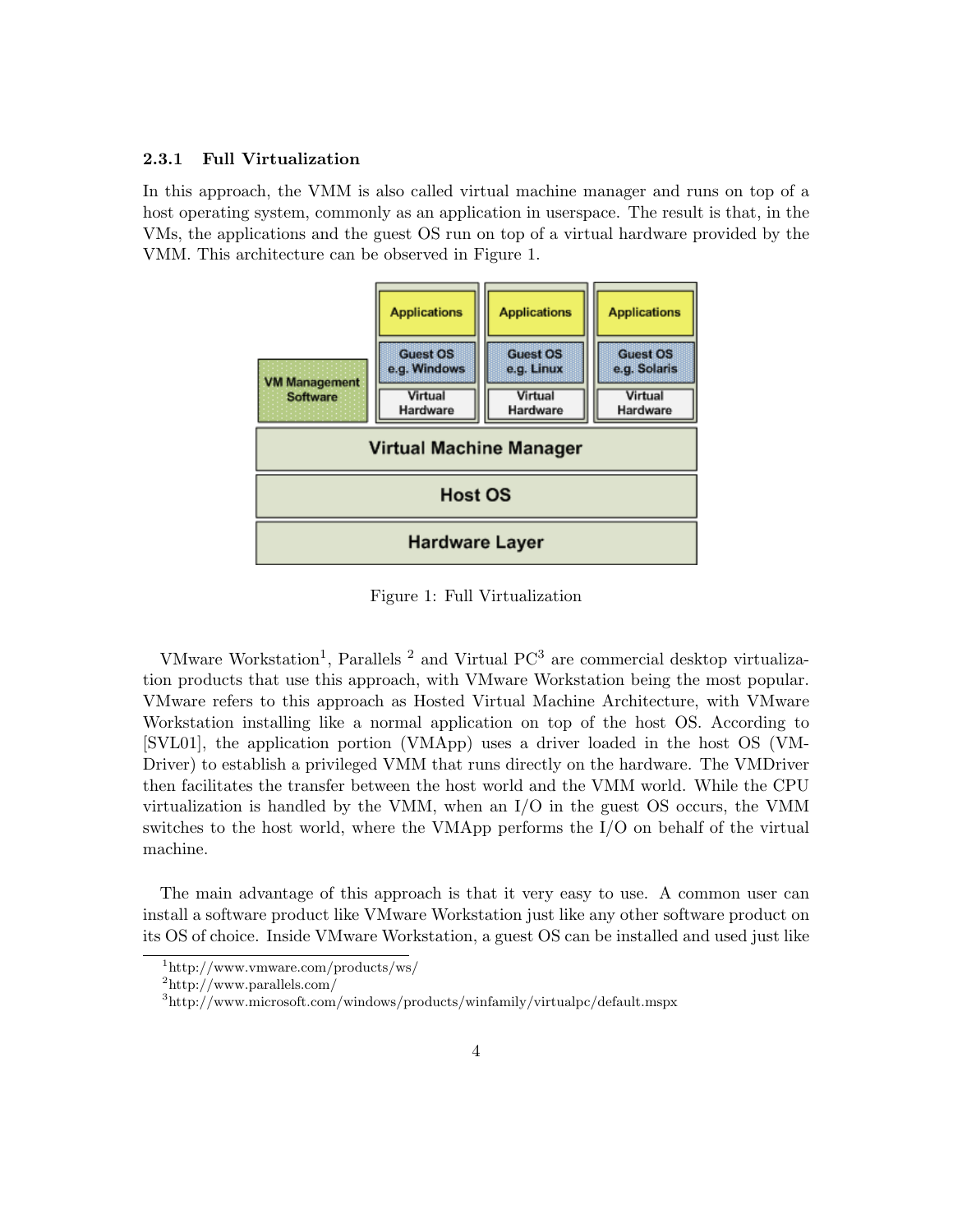it would be running directly on hardware. The main disadvantage of this approach is the poor performance, which can be up to 30% less than when running directly on hardware. Since usability is more important than performance when it comes to the desktop market, it is easy to understand why products using this approach have been so successful in the desktop sector. However, when it comes to servers, performance plays a key role, with ease of use and installation being less relevant. This is why the server market requires another virtualization solution.

#### 2.3.2 OS-Layer Virtualization

Also known as Single Kernel Image (SKI) or container-based virtualization, this concept implements virtualization by running more instances of the same OS in parallel. This means that not the hardware but the host OS is the one being virtualized. The resulting VMs all use the same virtualized OS image. This architecture is presented in Figure 2. Here, the virtualized OS image is called virtualization layer.



Figure 2: OS-Layer Virtualization

Among products that use this approach are Virtuozzo<sup>4</sup> and its open source variant OpenV $Z^5$ , Solaris Container<sup>6</sup>, BSD Jails<sup>7</sup> and Linux VServer<sup>8</sup>. All these products are commonly used in web hosting, high performance computing (HPC) clusters and grid

<sup>4</sup>http://www.swsoft.com/en/products/virtuozzo/

 $5$ http://openvz.org/

<sup>6</sup>http://www.sun.com/bigadmin/content/zones/

<sup>7</sup>http://www.freebsd.org/doc/en US.ISO8859-1/books/handbook/jails.html

<sup>8</sup>http://linux-vserver.org/Welcome to Linux-VServer.org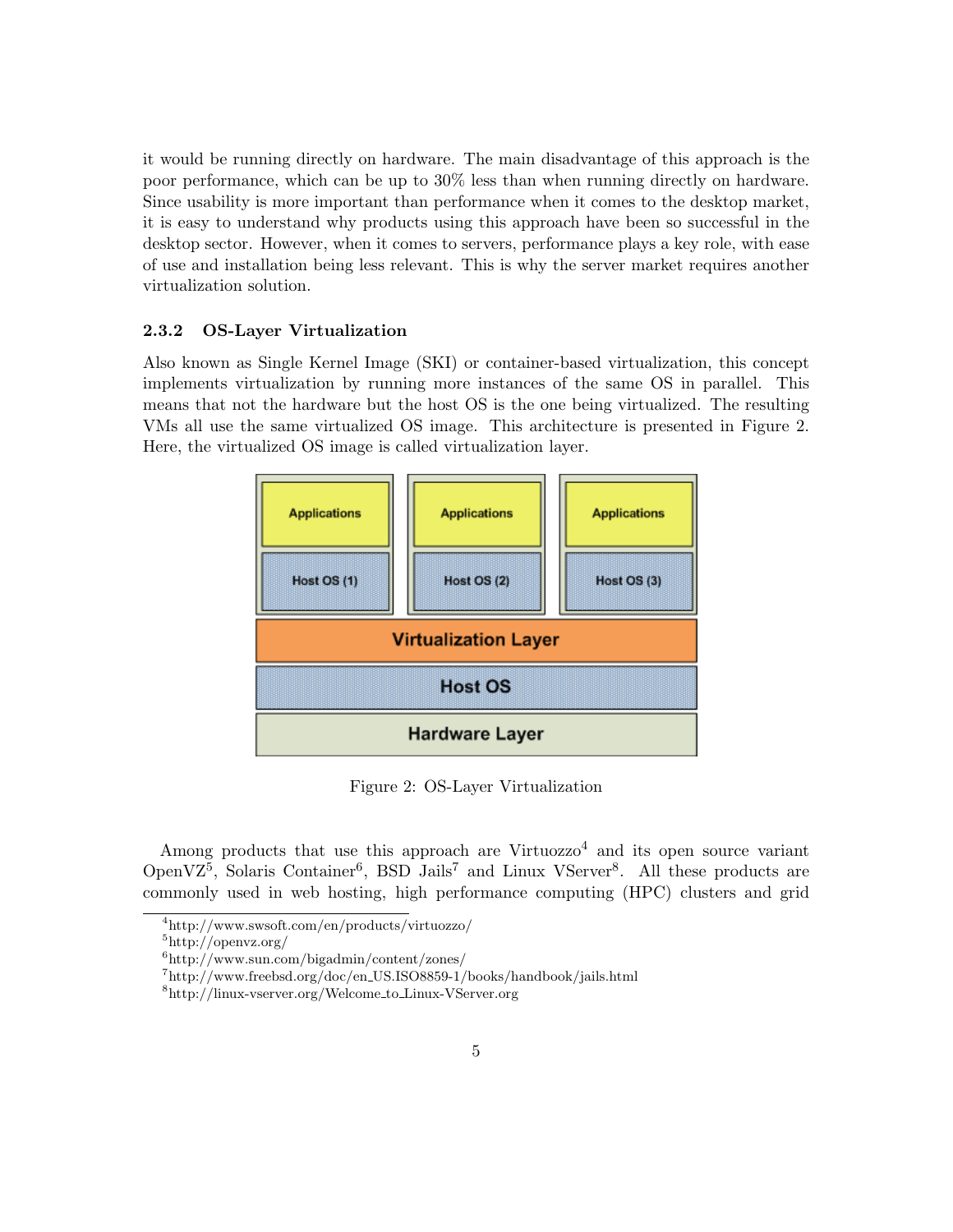computing. This thin architecture eases the administration of the system, allowing system administrators to assign resources such as memory, CPU guarantees and disk space both when creating a VM as well as dynamically at runtime. When compared to other server virtualization solutions, OS-layer virtualization tends to be more efficient and fails only by little to provide the same isolation  $[SPF<sup>+</sup>07]$ . Yet this approach has one but big drawback: since the VMs use the same kernel as the host OS, the guest OS must be the same as the host OS (and such, it is not possible to run e.g. Windows on top of Linux).

#### 2.3.3 Hardware-Layer Virtualization

This approach is commonly used on the server market due to its high virtual machine isolation and performance. Here, the VMM runs directly on hardware, controlling and synchronizing the access of the guest OSs to the hardware resources. Figure 3 depicts this architecture.



Figure 3: Hardware-Layer Virtualization

VMWare ESX Server<sup>9</sup> and Xen<sup>10</sup> are the main two competing VMMs that use this approach. Since the x86 architecture was not developed with virtualization in mind, and thus it is not what Popek and Goldberg would refer to as a virtualizable architecture [PG74], new techniques were developed to implement CPU virtualization. Paravirtualization is the technique used by Xen which provides a virtual machine interface representing a slightly modified copy of the underlying hardware, where the nonvirtualizable portions of the x86 original instruction set are replaced with their easily virtualized equivalents. This means that the guest operating systems running on top of this interface must be ported to use the slightly modified instruction set [RG05]. On the other hand, the applications running on

<sup>9</sup>http://www.vmware.com/products/vi/esx/

 $\rm ^{10}$  http://xensource.com/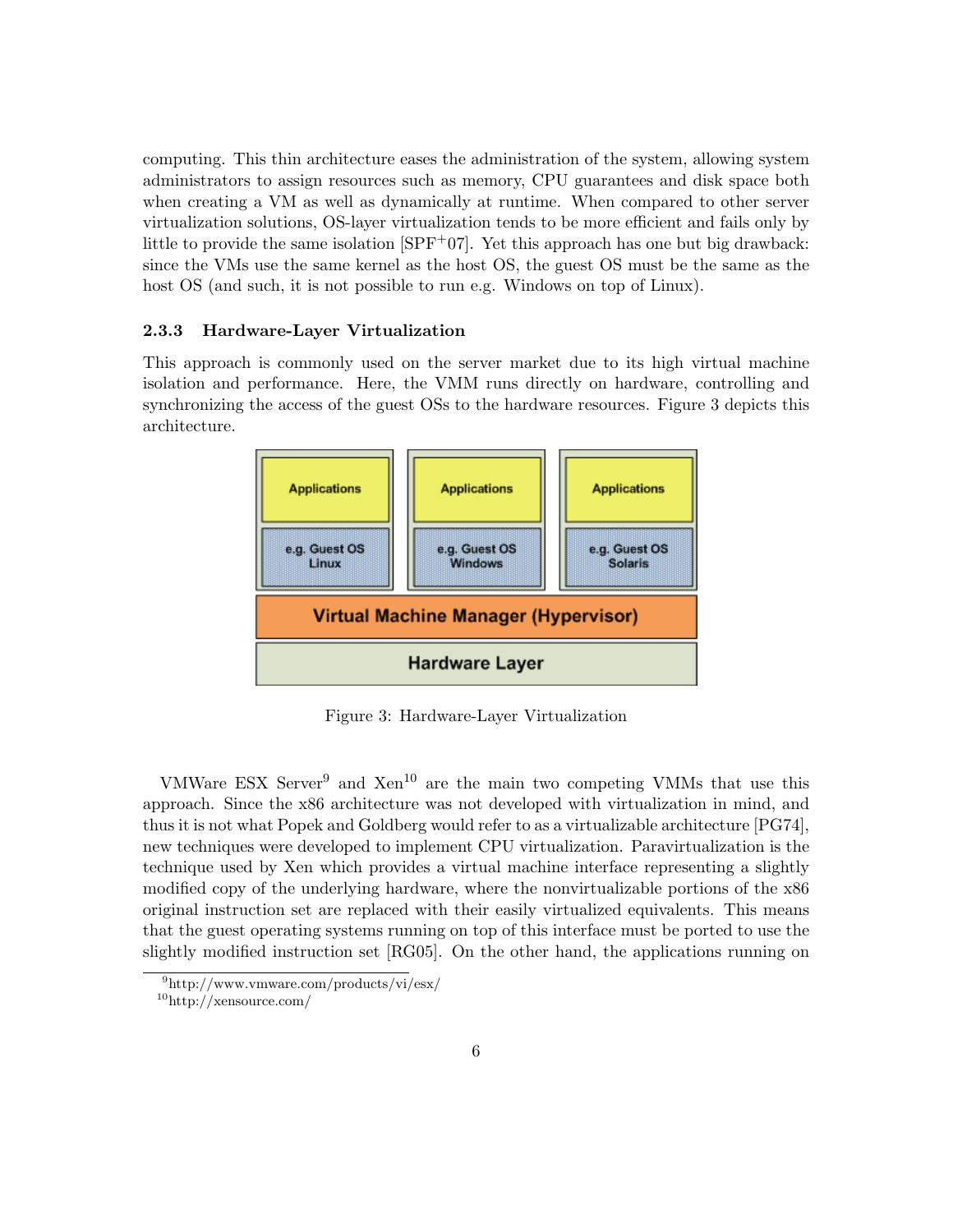top of the guest OS don't require any modifications. Although the cost of porting an OS to Xen is relatively low  $[BDF^+03]$ , this is still a big disadvantage of the paravirtualization approach. The approach used by VMWare ESX avoids this problem by performing on-thefly binary translation of privileged code (kernel code) which replaces the nonvirtualizable instructions with a code that can be run directly on the CPU [AA06]. A caching system is then used to increase the performance.

## 2.4 Case study: Xen

Xen started as an open-source project at the University of Cambridge (UK) and while its code base is still open-source, it has now grown up into a commercial product marketed by XenSource. This subsection provides a description of how Xen approaches virtualization.

#### 2.4.1 The Virtual Machine Interface

As previously mentioned, Xen uses a technique called paravirtualization. The difference between paravirtualization and full system virtualization is that, while full system virtualization provides an identical copy of the underlying hardware, paravirtualization provides a slightly different copy of the hardware. This modified copy of the hardware is referred to as the virtual machine interface and consists of three main subsystems: memory management, CPU and device  $I/O$ . The following paragraphs describe how Xen virtualizes these subsystems.

Virtualizing Memory is considered to be the most difficult part of paravirtualizing the x86 architecture  $[BDF^+03]$ , both in terms of mechanisms required in the hypervisor, as well as modifications required to port a guest OS. The approach used by Xen is to provide the guest OS with direct read-only access to the hardware page tables, while page table updates are passed to Xen via a hypercall. A hypercall represents a synchronous communication mechanism between a domain (virtual machine) and Xen. It is then the job of the hypervisor is validate these updates to ensure safety. Since entering the hypervisor through hypercalls is an obvious performance overhead compared to direct updates, a guest OS may queue updates before applying an entire batch with a single hypercall. To avoid a TLB flush when entering and leaving the hypervisor, the top 64MB of each address space are reserved to Xen and cannot be accessed by any guest OS. However, this is no problem for the applications running on the guest OS, since none of the common x86 application binary interfaces (ABIs) use this address region.

Virtualizing CPU implies inserting a hypervisor below the OS and thus violates the common assumption that the OS is the most privileged part of the system. To guarantee domain isolation, the guest OS must run at a lower privilege level. Since the x86 architecture provides four distinct privilege levels (referred to as ring 0-3), the code of a Xen guest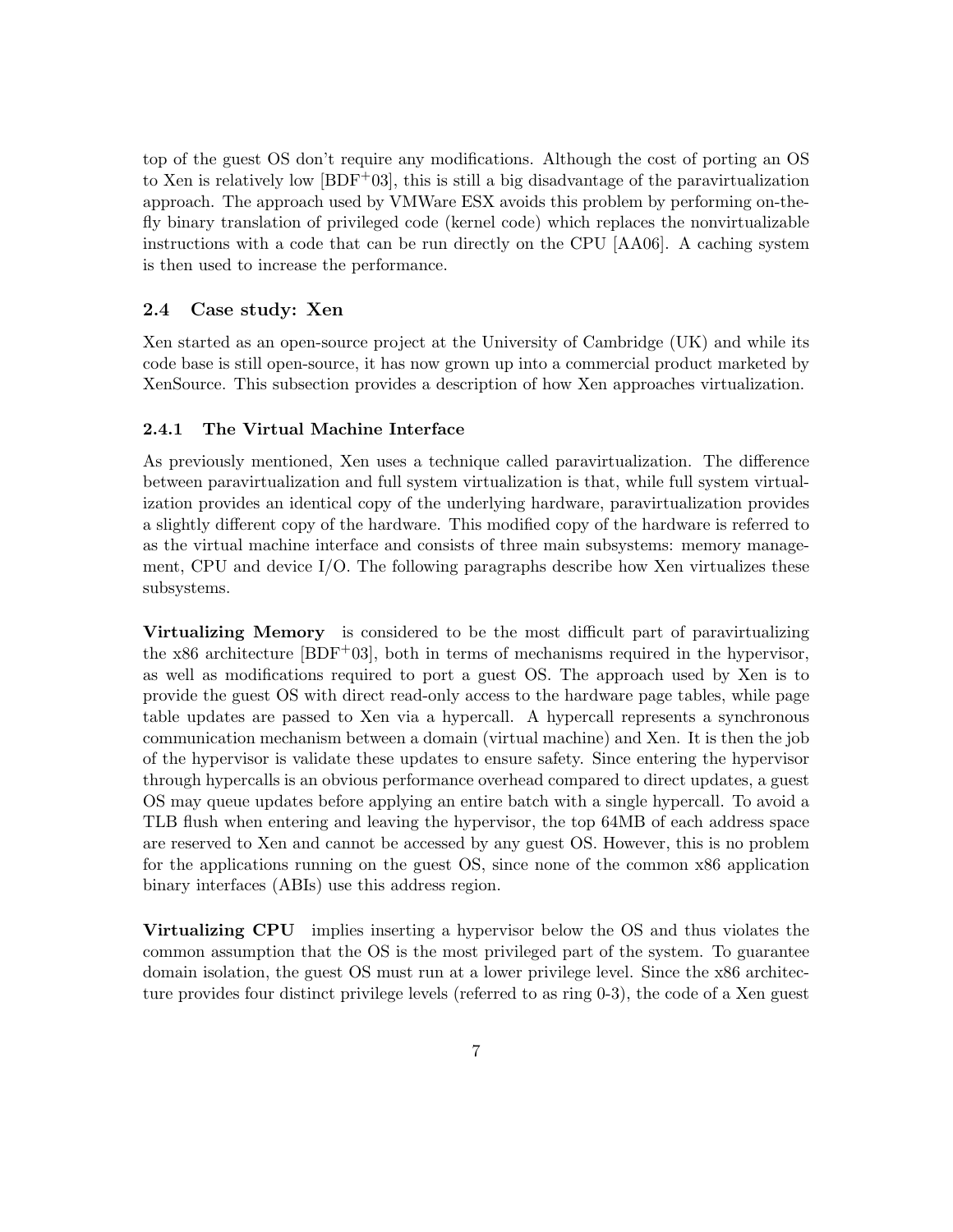

**Figure** 4: The structure of a machine running Xen [BDF<sup>+</sup>03]

OS, originally running in ring 0, must be ported to run in ring 1, while Xen becomes the most privileged entity of the system by running in ring 0. This is possible because none need to be paravirtualized and executed by Xen. Since more domains can run concurrently on the same CPU, they need to be scheduled. For this purposes, Xen uses the Borrowed Virtual Time (BVT) scheduling algorithm [DC99].  $\sum_{k=1}^{\infty}$ rent discussion of guest OSES for guest OSES for  $\alpha$  $m_{\rm th}$ and  $\sum_{i=1}^{\infty}$ **3.1 Control Transfer: Hypercalls and Events** of the modern OSes use rings 1 and 2, with applications executing in ring 3. Because the ported guest OS runs in ring 1, privileged instructions cannot run directly on the CPU and

Virtualizing Device  $I/O$  is achieved by transferring  $I/O$  data to and from a domain via Domain0 and Xen by using shared memory, asynchronous buffer-descriptor rings  $[BDF^+03]$ . This mechanism is used to pass buffer information vertically trough the system and allows the hypervisor to perform validation checks. An event notification mechanism is used to deliver asynchronous notifications from a device to a domain thus replacing device be made using a *hypercall*, while notifications are delivered to do- $\lceil 03 \rceil$ .  $\sqrt{S}$  $s^2$  into the hypervisor to perform a privileged operation,  $s^2$ and use of  $\alpha$  system calls in conventional operations in conventional operating system calls in conventional operations  $\alpha$ interrupts.

# 2.4.2 Control and Management

When Xen was developed, one of the goals was to separate mechanism from policy. As hence a result, the hypervisor itself provides only the basic control operations, exporting them by means of a control interface to an authorized domain called *Domain0*. This domain<br>is created at boot time and is the place where the application management software can be hosted. This architecture is presented in Figure 4. Through the control interface, Domain0 is able to create and terminate other domains, adjust scheduling parameters,  $\mathcal{C}$ as  $\frac{12}{10}$  $\frac{1}{\pi}$ mechanisms and allows lightweight notified notified notified notified notified notified notified notified notified notified notified notified notified notified notified notified notified notified notified notifi  $\tan$  $t = 1$  $\text{ters},$ is created at boot time and is the place where the application management software can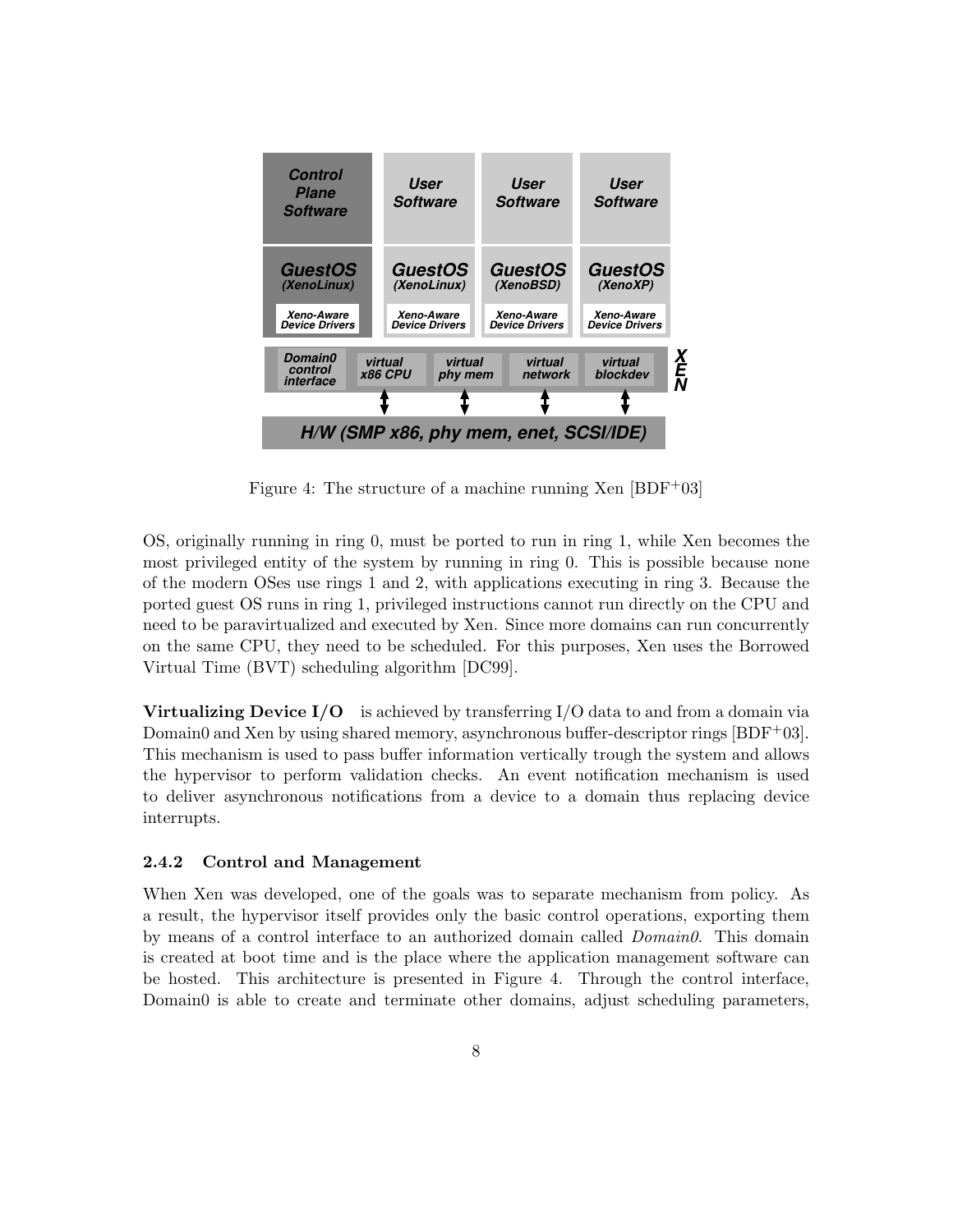memory allocation and create virtual network interfaces and block devices.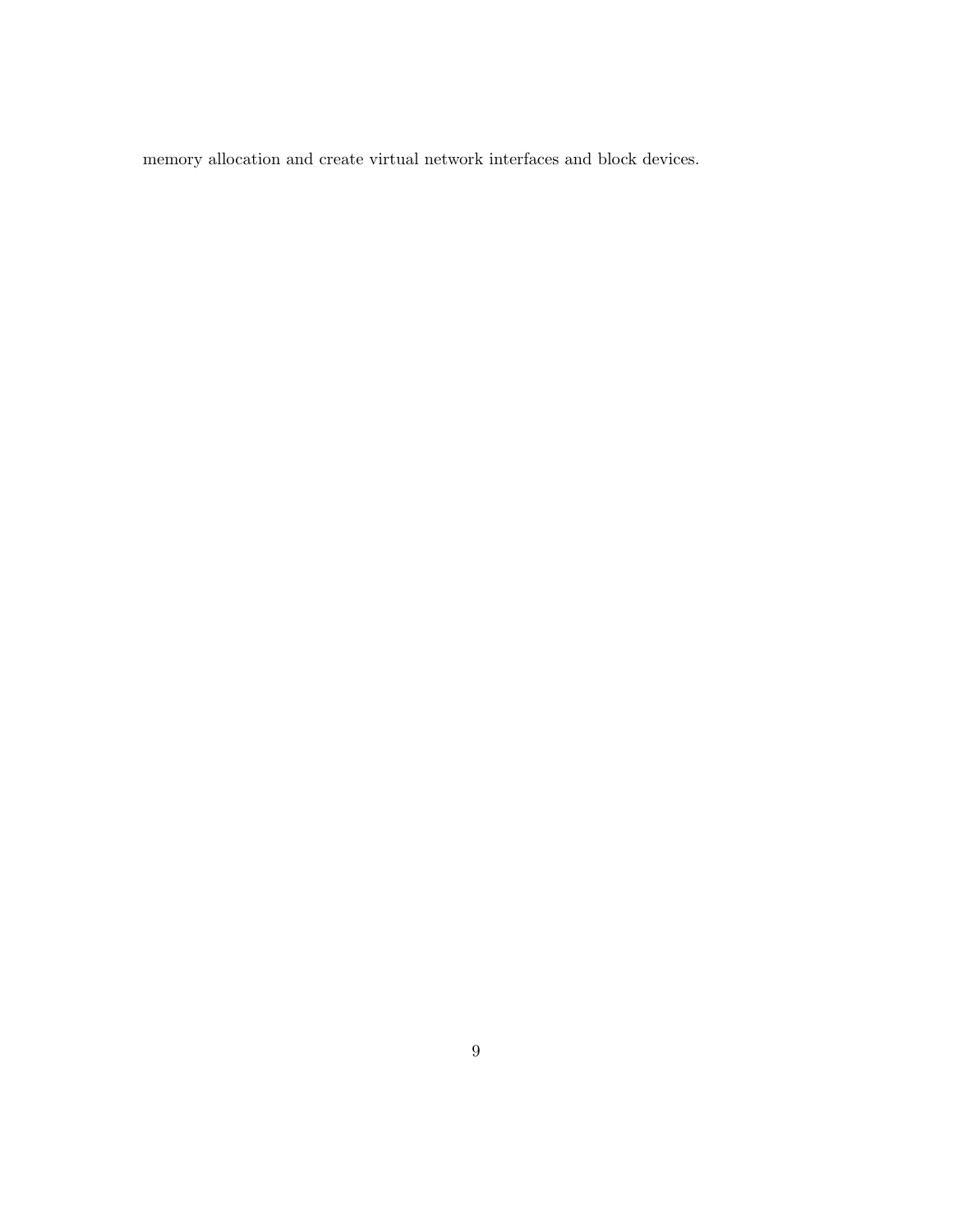# 3 Managing virtual machines

## 3.1 Management

For the purpose of this report, only the management capabilities of Xen and VMWare ESX are described. The first part describes the management interfaces provided by the two VMMs, while the latter presents existent management software, including third-party software, that uses these management interfaces.

#### 3.1.1 Management interfaces

**Xen** has recently finished its 1.0 version of the Xen-API<sup>11</sup> and included it in the Xen 3.1 release. This management API is aiming at integrating systems running Xen with enterprise management solutions. Figure 5 shows the Xen management architecture. On top of the Xen hypervisor runs Xend, the Xen daemon, which controls and supervises the execution of the unprivileged domains. One of the requirements of the Xen-API was to allow remote access and control. The result was the Xen-RPC layer which consists of a set of RPCs that use a wire format based on XML-RPC and runs on top Xend. Based on Xen-RPC, bindings for various languages have been developed or are in the process of being developed. Bindings for Python, C (libvirt) and an Apache XML-RPC-based binding for Java have already been made available.  $\alpha$  % and  $\alpha$  and  $\alpha$ .

| Xen-CIM  | virt-manager<br>libvirt | xm                         | xeninfo<br>(Ingard<br>Mevåg) | Java-based                      |
|----------|-------------------------|----------------------------|------------------------------|---------------------------------|
|          | libxen (C bindings)     | pyxen                      | RPC::XML                     | Apache<br><b>XML-RPC</b>        |
|          |                         | Xen-RPC over HTTP or HTTPS |                              |                                 |
|          |                         | Xend                       |                              |                                 |
| Xenstore |                         | Xen                        |                              | <b>Host</b><br><b>Utilities</b> |

Figure 5: The Xen Management Architecture [Mel07]

Although the Xen-API already reached version 1.0, there integration with enterprise management solutions still requires the development of a CIM integration interface. The

<sup>11</sup>http://wiki.xensource.com/xenwiki/XenApi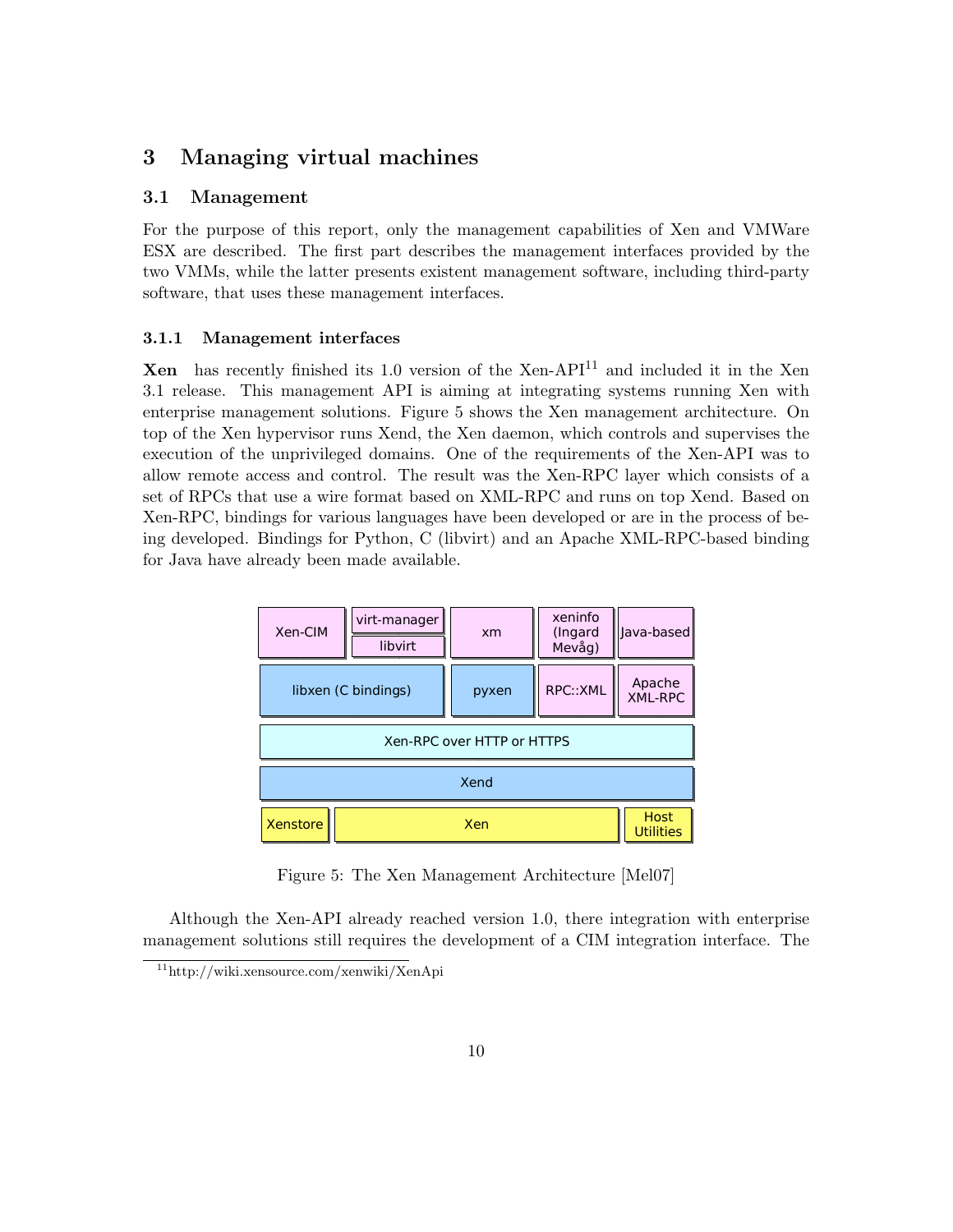Xen-CIM project<sup>12</sup> works on an open source implementation of a  $DMTF^{13}$  CIM provider for Xen which uses the Xen-API. The DMTF System Virtualization, Partitioning, and Clustering Working Group (SVPC WG) is a standardization body which is currently working on defining models for virtualization and resource allocation which are not directly bound to any product.

VMware has already developed several management APIs. For managing a VMware infrastructure, two APIs have been developed: the VMware infrastructure  $SDK<sup>14</sup>$  provides developers of third-party tools a Web Service interface to the Virtual Center, which controls the ESX Server. The other infrastructure API is the CIM  $SDK<sup>15</sup>$  which allows managing the ESX Server via a CIM interface. Besides these APIs, a guest  $SDK^{16}$  can be used to monitor guests running inside an ESX Server. The management capabilities of ESX Server clearly overpower the ones of Xen, at least for the time being.

#### 3.1.2 Management software

In the following paragraphs, several management software products used for the management of virtual machine-based environments are described. Like before, the focus is only on management tools for Xen and VMware ESX. Note that only the products offering a larger amount of features have been selected.

**Enomalism**  $17$  is an open source, web-based management tool for Xen virtual machines. The feature list of Enomalism includes:

- Monitoring interface
- Resource management (like for example dynamic memory allocation)
- Live migration
- Disk management tools
- SSH client and VNC virtual desktop
- Virtual Appliance Management (package management)
- An open API for integration with third party products

<sup>12</sup>http://wiki.xensource.com/xenwiki/XenCim

<sup>13</sup>http://www.dmtf.org/

<sup>14</sup>http://www.vmware.com/support/developer/vc-sdk/

<sup>15</sup>http://www.vmware.com/support/developer/cim-sdk/

<sup>16</sup>http://www.vmware.com/support/developer/guest-sdk/

<sup>17</sup>http://www.enomalism.com/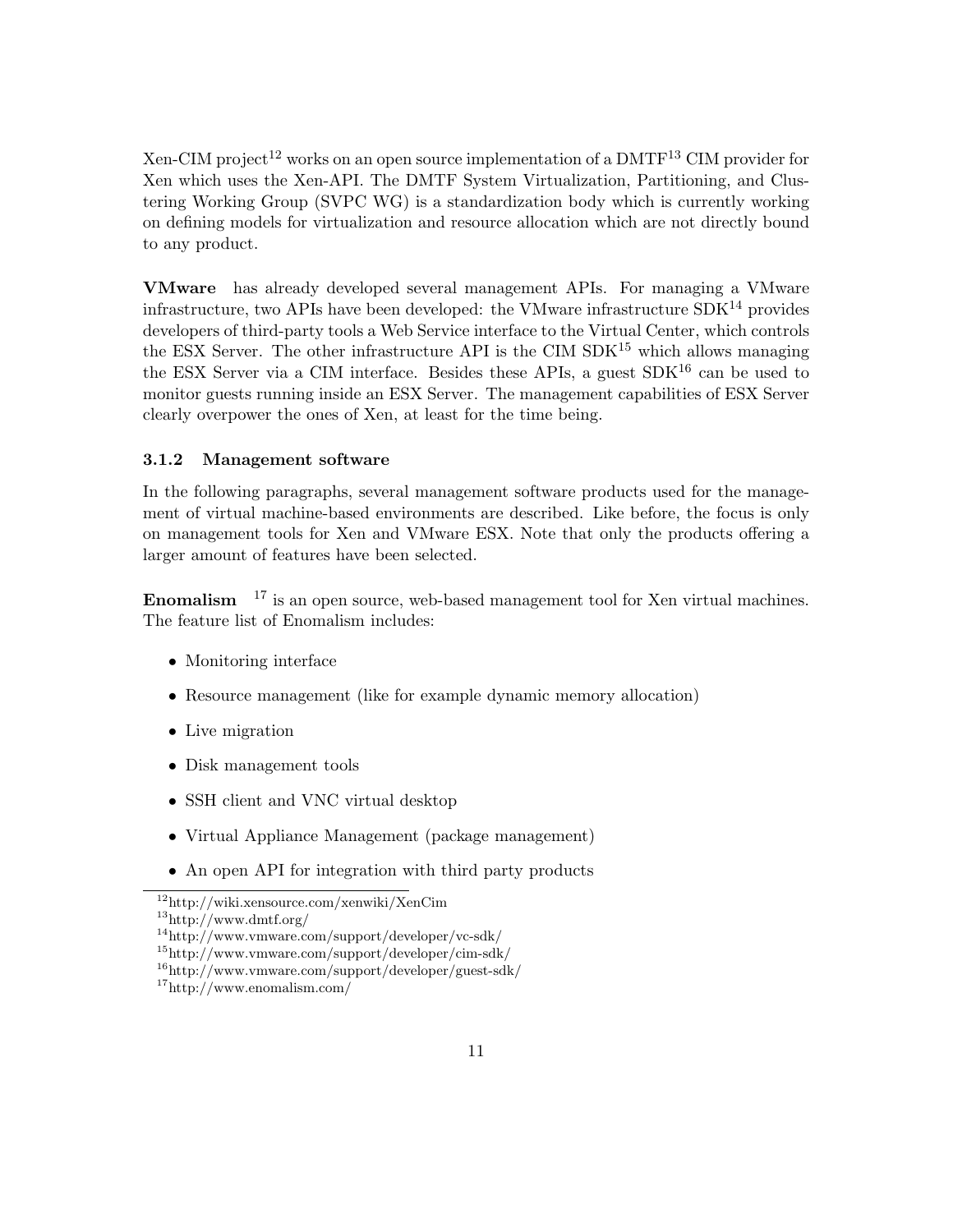| Enomalism Server (Build 0.2) : demuser@xenserverf.enomalism.com<br>Options<br>Current Server Time: December 12, 2005 01:20:23<br>Processors (2)<br><b>54% 000000000</b><br>Virtual Machines<br><b>33% HIIIIIIIIII</b><br>Other<br>87% <b>HIIIIIIIIII</b><br>System Total<br>Add New User<br>Virtual Desktop<br>æ<br><b>Nu</b> System Overview<br>Y.<br>Virtual Machines (8)<br><b>HB</b> Display Name<br>Fedora Core Development for x86_64<br>Powered on   PID 9488 | Virtual Machines<br>Other<br>System Total<br><b>Applicaiton Repository</b><br>Up | 1 Minute Average<br>Memory (2.0 G)<br><b>1.26 MINIMUM</b><br>716.8М ШШШШ<br><b>1.96 HIIIIIIIIIII</b><br>Add Virtual Machine<br>⊕ |              |
|----------------------------------------------------------------------------------------------------------------------------------------------------------------------------------------------------------------------------------------------------------------------------------------------------------------------------------------------------------------------------------------------------------------------------------------------------------------------|----------------------------------------------------------------------------------|----------------------------------------------------------------------------------------------------------------------------------|--------------|
|                                                                                                                                                                                                                                                                                                                                                                                                                                                                      |                                                                                  |                                                                                                                                  | $\mathbf{v}$ |
|                                                                                                                                                                                                                                                                                                                                                                                                                                                                      |                                                                                  |                                                                                                                                  |              |
|                                                                                                                                                                                                                                                                                                                                                                                                                                                                      |                                                                                  |                                                                                                                                  |              |
|                                                                                                                                                                                                                                                                                                                                                                                                                                                                      |                                                                                  |                                                                                                                                  |              |
|                                                                                                                                                                                                                                                                                                                                                                                                                                                                      |                                                                                  |                                                                                                                                  |              |
|                                                                                                                                                                                                                                                                                                                                                                                                                                                                      |                                                                                  |                                                                                                                                  |              |
|                                                                                                                                                                                                                                                                                                                                                                                                                                                                      |                                                                                  |                                                                                                                                  |              |
|                                                                                                                                                                                                                                                                                                                                                                                                                                                                      |                                                                                  | <b>SSCPU</b>                                                                                                                     | <b>RAM</b>   |
|                                                                                                                                                                                                                                                                                                                                                                                                                                                                      |                                                                                  |                                                                                                                                  |              |
|                                                                                                                                                                                                                                                                                                                                                                                                                                                                      | 16 hours                                                                         | nan<br>34%                                                                                                                       | 266.2 M      |
| SuSE Linux 9.3 for i386<br>Powered on   PID 9489                                                                                                                                                                                                                                                                                                                                                                                                                     | 15 minutes                                                                       | 100<br>28%                                                                                                                       | 266.2 M      |
| CentOS 4.1 i386<br>Powered on   PID 9488                                                                                                                                                                                                                                                                                                                                                                                                                             | 38 minutes                                                                       | 3%<br>U                                                                                                                          | 266.2 M      |
| Red Hat Linux EL4 : i386<br>Powered on   PID 9490                                                                                                                                                                                                                                                                                                                                                                                                                    | 3 days                                                                           | ۰D<br>3%                                                                                                                         | 266.2 M      |
| Red Hat Linux EL4 : i386<br>Powered on   PID 9491                                                                                                                                                                                                                                                                                                                                                                                                                    | 8 days                                                                           | m<br>15%                                                                                                                         | 266.2 M      |
| SuSE Linux 9.3 for i386<br>Powered on   PID 9492                                                                                                                                                                                                                                                                                                                                                                                                                     | 1 minute                                                                         | na nda oo<br>69%                                                                                                                 | 266.2 M      |
| NetBSD 3.0 RC5<br>Powered on   PID 9493                                                                                                                                                                                                                                                                                                                                                                                                                              | 8 days                                                                           | OBDOBOGO O<br>95%                                                                                                                | 266.2 M      |
| Ubuntu 5.10 (Breezy Badger)                                                                                                                                                                                                                                                                                                                                                                                                                                          |                                                                                  |                                                                                                                                  |              |
|                                                                                                                                                                                                                                                                                                                                                                                                                                                                      |                                                                                  |                                                                                                                                  |              |

Figure 6: Screenshot of the Enomalism Management Console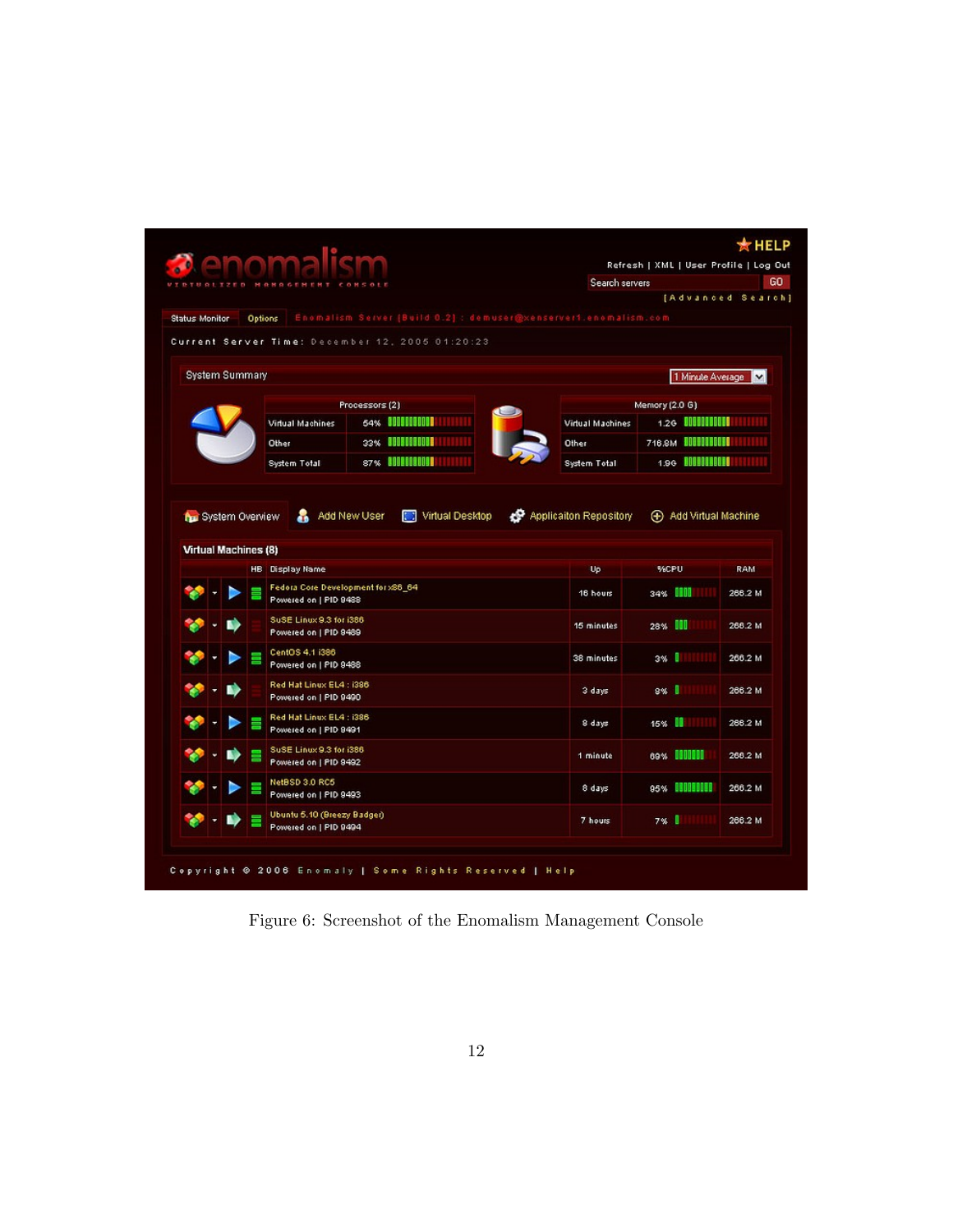Virt-manager  $18$  is the open source virtual machine manager developed by Red Hat. Although originally designated to manage Xen systems, Virt-manager can also be used to manage  $Qemu^{19}$  and KVM<sup>20</sup> guests. This is possible because Virt-manager was build on top of libvirt<sup>21</sup>, a virtual machine management API. The list of features is quite similar with the ones of Enomalism, with few notable exceptions like the lack disk management tools or support for live migration.

Virtual Iron  $^{22}$  is a commercial virtualization product that is based on the Xen hypervisor. The Virtual Iron Virtualization Manager includes a web-based GUI for the management of a virtual environment. The main management feature of Virtual Iron is its policy-driven resource and workload management capability. This allows the automatic management of resources and makes the difference between the Virtual Iron Virtualization Manager and products like Enomalism and Red Hats Virt-Manager. On the other hand, the fact that it is not open-source and its free version is stripped of some features makes this product less attractive as it would otherwise be.

VirtualIQ  $^{23}$  is another commercial product that provides a feature set comparable with Virtual Iron. The main difference between the two is that while Virtual Iron runs on top of Xen, Virtual IQ runs inside of a virtual machine and is platform agnostic, being able to run on top of Microsoft Virtual Server, VMware ESX and Xen.

Novell <sup>24</sup> has been intensifying its work lately in the field of virtualization. As such, its release of the SUSE Linux Enterprise Server 10 SP1 includes a broad support for managing and provisioning Xen virtual machines. Also its management product, Novell  $\text{ZENworks}^{25}$ , has been extended with virtualization management capabilities. The Novell ZENworks Orchestrator addresses the automatic life-cycle management of virtual machines.

**Xen Enterprise**  $^{26}$  is a commercial product developed by XenSource. It is build on top of Xen and adds features like easy installation, increased performance and a management console. The management capabilities of XenEnterprise are mainly focused on monitoring, life-cycle management and resource management of CPU, memory, disk and network I/O for QoS.

<sup>18</sup>http://virt-manager.et.redhat.com/

<sup>19</sup>http://fabrice.bellard.free.fr/qemu/

<sup>20</sup>http://kvm.qumranet.com

<sup>21</sup>http://libvirt.org/

 $^{22}$ http://www.virtualiron.com/products/virtualization.cfm

<sup>23</sup>http://www.toutvirtual.com/solutions/solutions.php

 $^{24}\mathrm{http://www.novell.com/linux/virtualization/}$ 

<sup>25</sup>http://www.novell.com/products/zenworks/

<sup>26</sup>http://xensource.com/products/xen enterprise/index.html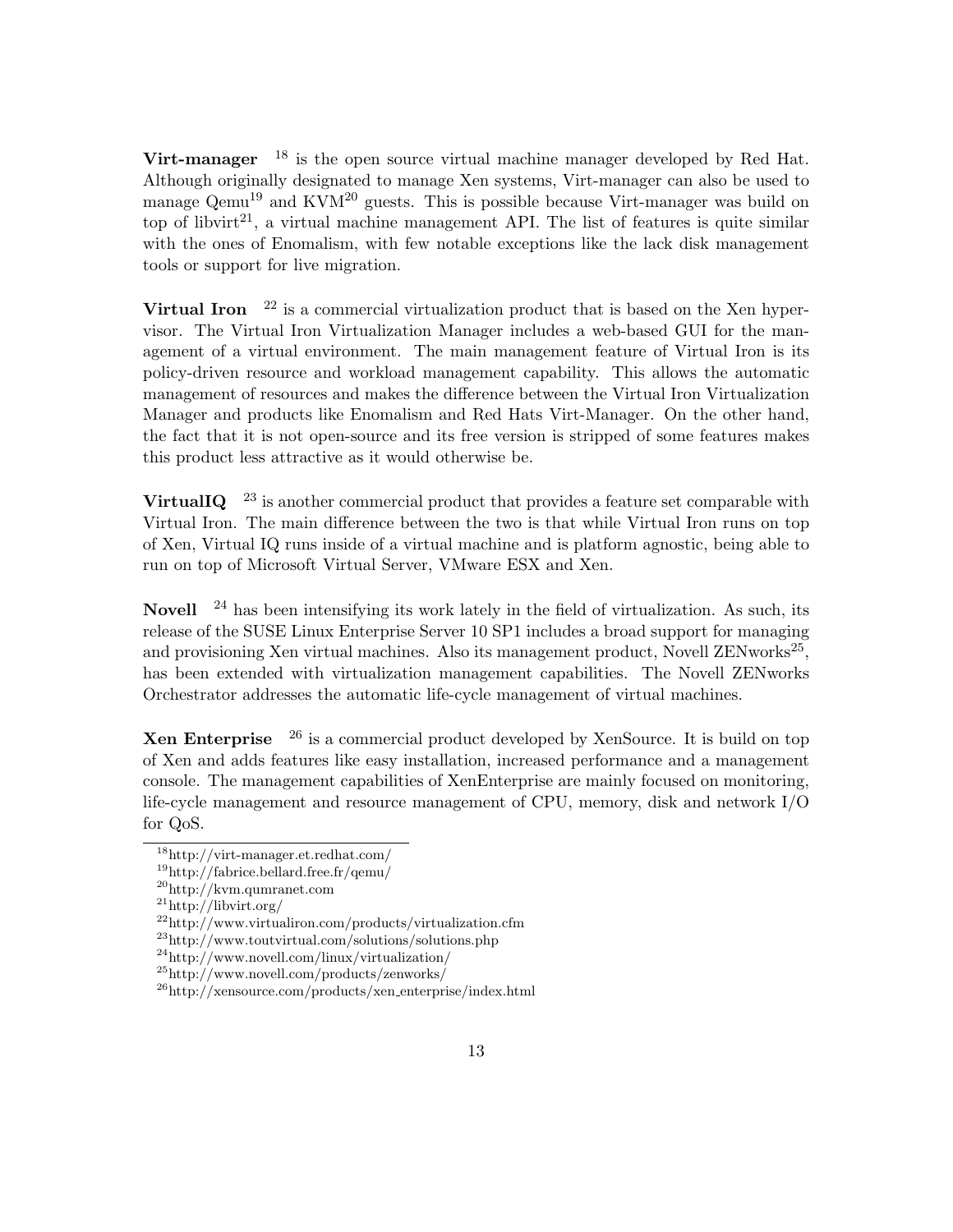VMware's Virtual Center <sup>27</sup> was designed to manage a VMware virtual infrastructure. Its feature list includes support for provisioning, monitoring, automation through task scheduling and alerting, automated optimization and live migration. Like before, VMware seems to be one step in front of its competitors.

<sup>27</sup>http://www.vmware.com/products/vi/vc/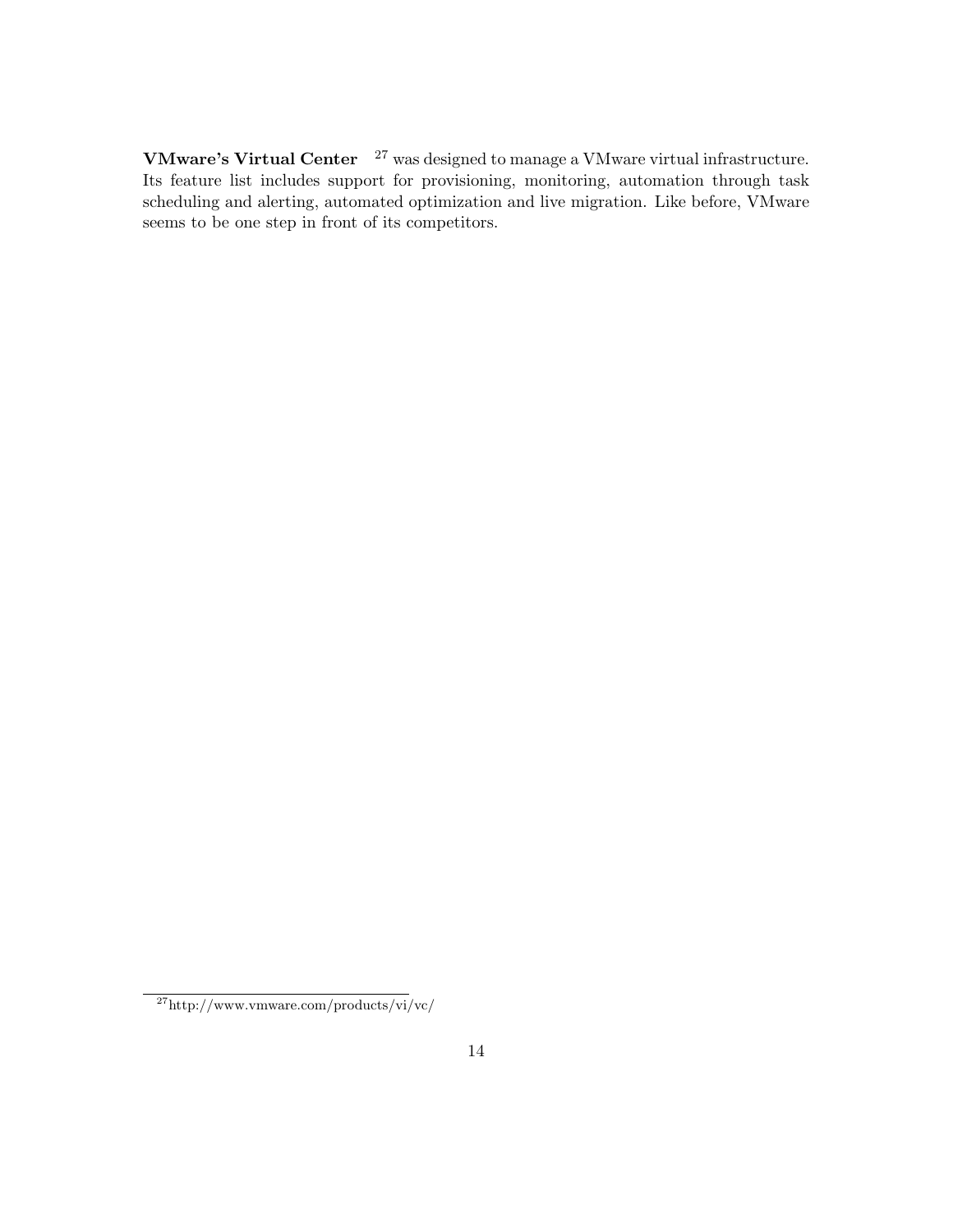# 4 Autonomic computing

# 4.1 The vision of autonomic computing

In 2001, IBM released a document [Hor01] presenting its vision of autonomic computing. In this article, the author observed that the ever increasing complexity of computing systems will cross the borders of human capabilities, leading to systems that are too complex to be administrated by human beings. System administrators will no longer be able to install, configure, maintain and optimize these computing systems of the future. The solution to this problem is developing a technology that allows computing systems to manage themselves. This solution is referred to as autonomic computing.

Autonomic computing means that computing systems can manage themselves based on high-level objectives set by system administrators. As such, system administrators are not completely replaced, but instead need to shift their field of work to the higher levels, like for example developing policies with whom the autonomic system complies. According to [KC03], IBM deliberately chose a term with biological connotation: the autonomic nervous system governs functions like heart rate and body temperature without the interference of the brain. Drawing a parallel between the soon to be achieved complexity of a computing system and the complexity of the human body, it is obvious that, just like the brain alone could not deal with managing the entire complexity of the human body, the system administrator will not be able to manage alone such a complex computing system. As such, autonomic computing should do the same for computing systems as the autonomic nervous system does for the human body.

# 4.2 Taxonomy

Since autonomic computing is a rather new field of research, there is a lack of unity with respect to terms and definitions. What IBM calls autonomic computing is more or less what Intel refers to as proactive computing [Ten00], whereas by organic computing the German research community addresses the same problems but focuses more on hardware aspects [MSMW04]. This sometimes leads to a conflict in terms and definitions. For the purpose of this survey the IBM taxonomy will be used as a backbone and extended with complementary terms and definitions where necessary.

#### 4.2.1 Definitions

Self-management is considered to be the essence of autonomic computing and represents the process by which computing systems manage themselves. According to [KC03] there are four aspects of self-management:

• Self-configuration: the property of a computing system to configure itself automatically with respect to a high-level policy, thus sparing the system administrator from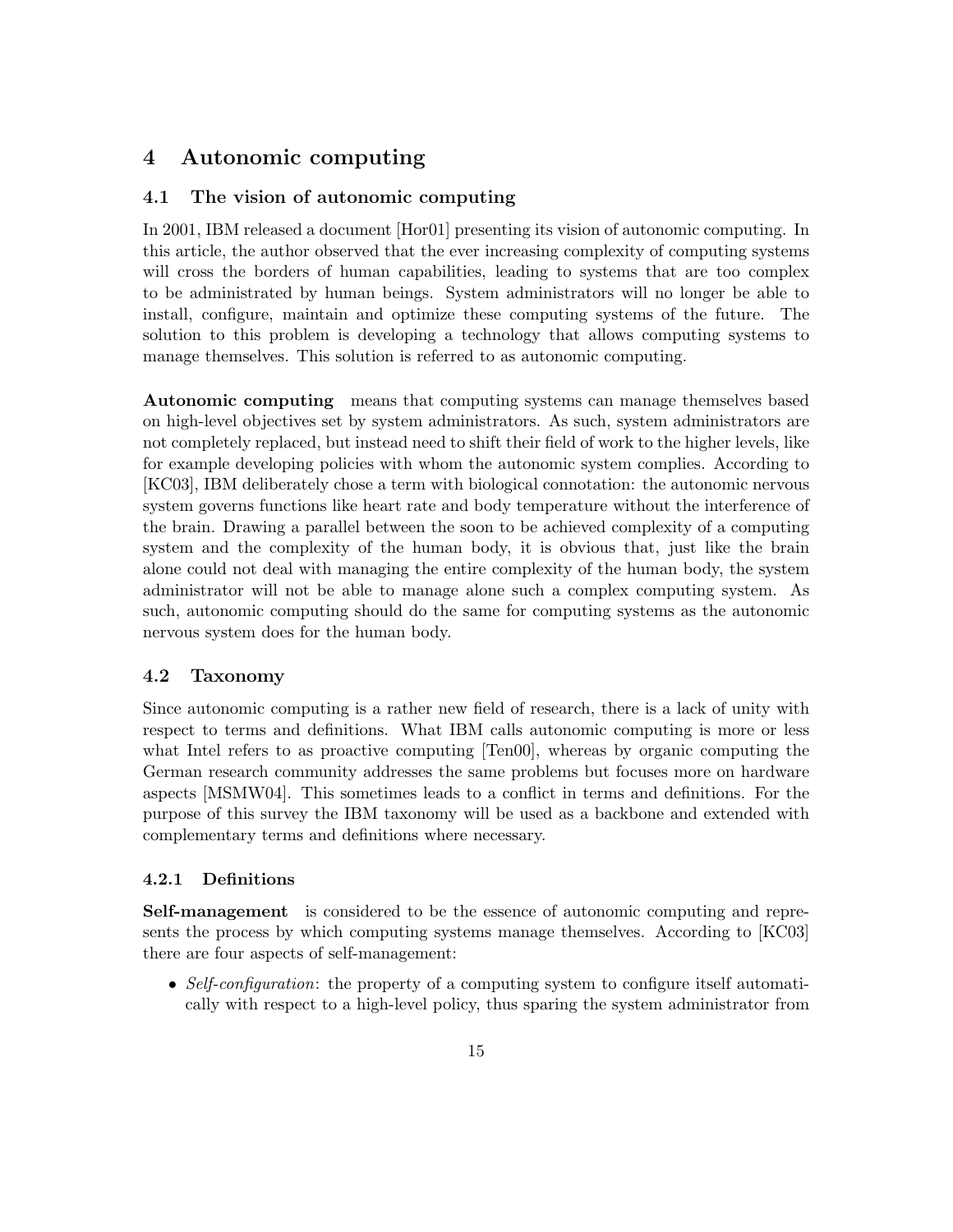installing and configuring the system manually. Self-configuration also implies that new components added to the system are incorporated seamlessly.

- Self-optimization: the property of a computing system to continuously seek to improve its operation by dynamically changing its parameters at runtime.
- Self-healing: the property of a computing system to detect, diagnose and repair local problems caused either by software of by hardware failures.
- Self-protecting: the ability of a computing system to defend itself in the face of an malicious attack or cascading failures. Besides these, self-protection also means that the system is capable of predicting possible problems based on logs and reports.

Yet these are not the only "self-X" properties found in computer science publications. Terms like self-organization, self-inspection, self-repairing, self-monitoring, self-testing and many others have all been used in academic research. These are all referred to as "self-X" properties. In [FZ05], the authors provide a term frequency statistic of each of these "self-X" proprieties over a range of computer science publications. Along self-management, another frequently appearing term is self-organization.

Self-organization is a highly interdisciplinary term. Definitions for self-organization have been provided by biologists, physicists, chemists, philosophers and recently computer scientists. The latter define self-organization as the capability of a computing system to adapt itself to a dynamic environment without outside control. The presence of a central coordination component in such systems is generally excluded. Self-organization is considered to be a special propriety of a self-managing system  $\text{[MWJ}^{+}07\text{]}$ .

### 4.2.2 Autonomic elements

In their vision, Kephart and Chess see autonomic systems as an interactive collection of autonomic elements [KC03]. This basic component of the system is capable of managing both its internal behavior, as well as its relationship with other autonomic elements. Together they collaborate to achieve the goals set by either a higher-ranking autonomic element or by a human system administrator.

From a structural point of view, an autonomic element is composed of one or more managed elements and only one autonomic manager that controls the managed elements. This structure is shown in Figure 7. The autonomic manager monitors the managed element, analyzes the obtained information and, based on its knowledge base, constructs and executes plans that modify the behavior of the managed element. The roadmap towards autonomic computing sees the development and attachment of autonomic managers to the already existing manageable elements.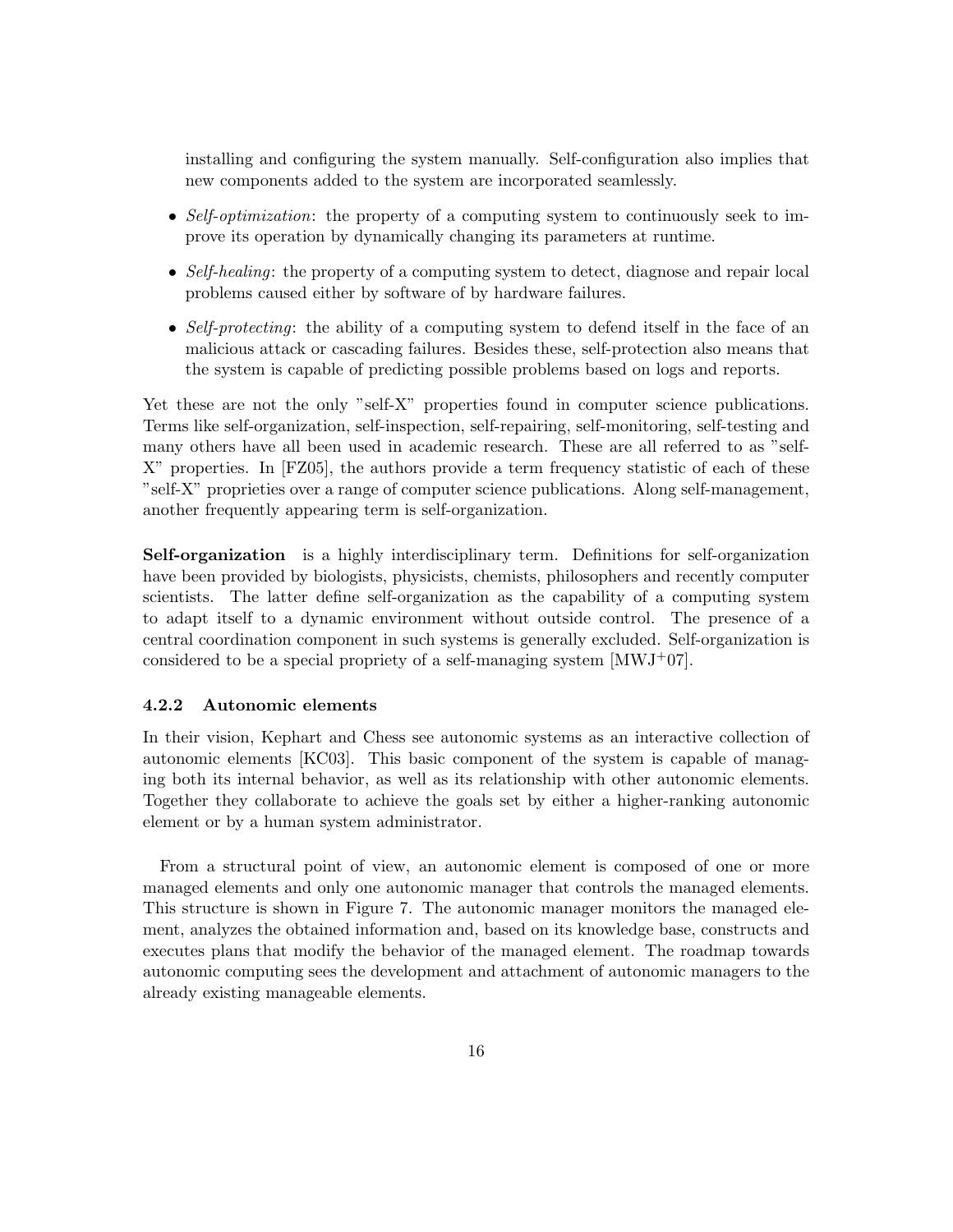

Figure 7: The structure of an autonomic element [KC03]

## 4.3 General approaches to autonomic computing

autonomic computing systems. This subsection describes different approaches used in autonomic computing. Over the past years, researchers looked for techniques that can be used in developing

[AKN04]. While planning and optimization can be accomplished using other approaches, the change in conditions that appear at runtime cannot be planned and requires a real-<br>time approach. Control theory has been proven to work in achieving this purpose, although modifications to the classical control theory used in engineering were required. Control theory has been frequently used in autonomic computing systems [Hel04], the change in conditions that appear at runtime cannot be planned and requires a real-

**Agent-based computing** [Jen00], is a field that has been well studied in the past and fits and the autonomic elements paradigm. However, most of the agent-based theories have focused on single-agent learning theories, which does not fit in the context of a complex autonomic system where agents adapt to other agents [Tiaoo]. As such, the theory of agent-based computing needs to be extended to fit the autonomic computing, multi-agent autonomic system where agents adapt to other agents [Tia03]. As such, the theory of scenario.

Biology inspired approaches have proven to be successful in the past. Neural networks and genetic algorithms found lots of applications in computer science. These techniques can also be applied to autonomic computing. Genetic algorithms, for example, can be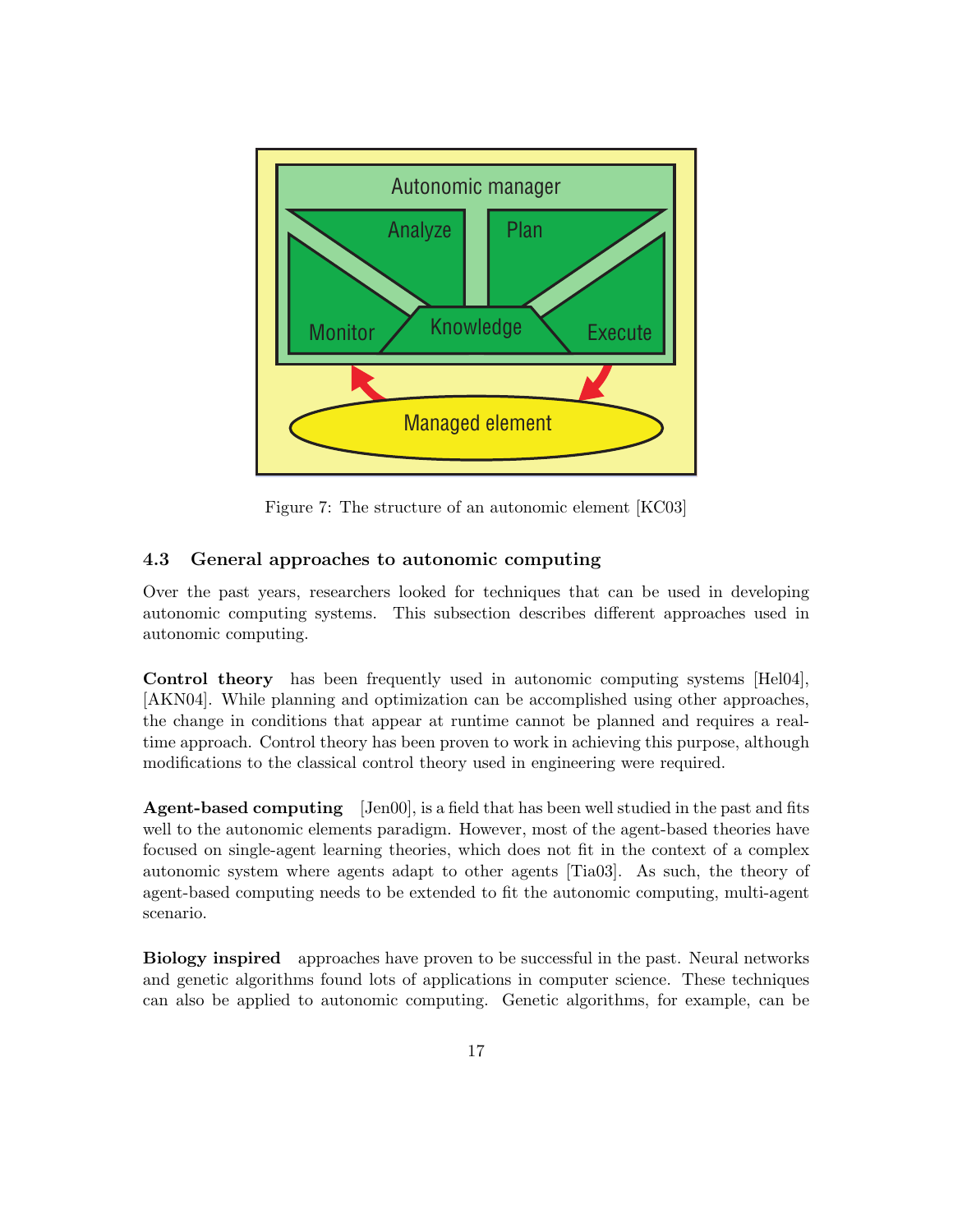used to achieve self-optimization. Besides these classic techniques, new ones have been developed  $[BBD^+06]$ . Stigmergy, for example, is a method of indirect communication between entities using the surrounding environment. The term was introduced by Pierre-Paul Grasse in 1959 after studying the behavior of termites, which communicated to each other by leaving pheromone trails. This method of indirect communication can be used to develop self-organizing computing systems [BC04]. Another technique inspired by biology is cell-oriented programming. In [GED02], the authors developed a biologically inspired programming model for self-healing computing systems.

Behavior analysis represents the art of studying the behavior of a system in order to develop a statistical model that can be used to predict future behavior and thus to detect and prevent possible problems. Negotiation theory and microeconomics are as well possible sources of inspiration in implementing autonomic computing systems.

## 4.4 Self-management of virtual machine-based environments

It has been previously argued that a complex computing system is hard and sometimes impossible to be managed by a human system administrator. The system needs to be able to manage itself, with no or little interference from the system administrator. Unfortunately, virtual machine-based environments nowadays are manually managed by system administrators using GUI-based management tools that do not provide any automation capabilities. Yet virtualization itself can be used to split a complex system in multiple homogenous virtual machines which can be easily managed and physically moved around the system, thus simplifying the autonomic task. The lack of such solutions shows that the self-management of virtual machine-based environments is a field of research where there is still a lot of work to be done. This subsection presents a survey of preliminary academic work related to the self-management of virtual-machine based envrionment.

Policy-based approaches have been a popular way to manage computing systems.

Virtualization-based computing systems are no exception. In  $[RRX<sup>+</sup>06]$ , Ruth et al. developed a system called VIOLIN, based on a nanoHUB  $^{28}$  infrastructure, which uses the Xen hypervisor for virtualization. Each physical machine of the system hosts one or more virtual machines and has one monitor daemon. The monitor daemon monitors the CPU utilization, memory and virtual machine resource allocation of each physical machine. Besides monitoring, the *monitor daemon* is also able to allocate resources to local virtual machines. Results from all the monitoring daemons are gathered by an *adaption manager*, which then computes a global view of available and allocated resources. Furthermore, the adaption manager can control virtual machine resource allocation, in this case memory and CPU allocation, through the monitoring daemons. Thus, the *adaption manager* is an

 $^{28}$ http://www.nanohub.org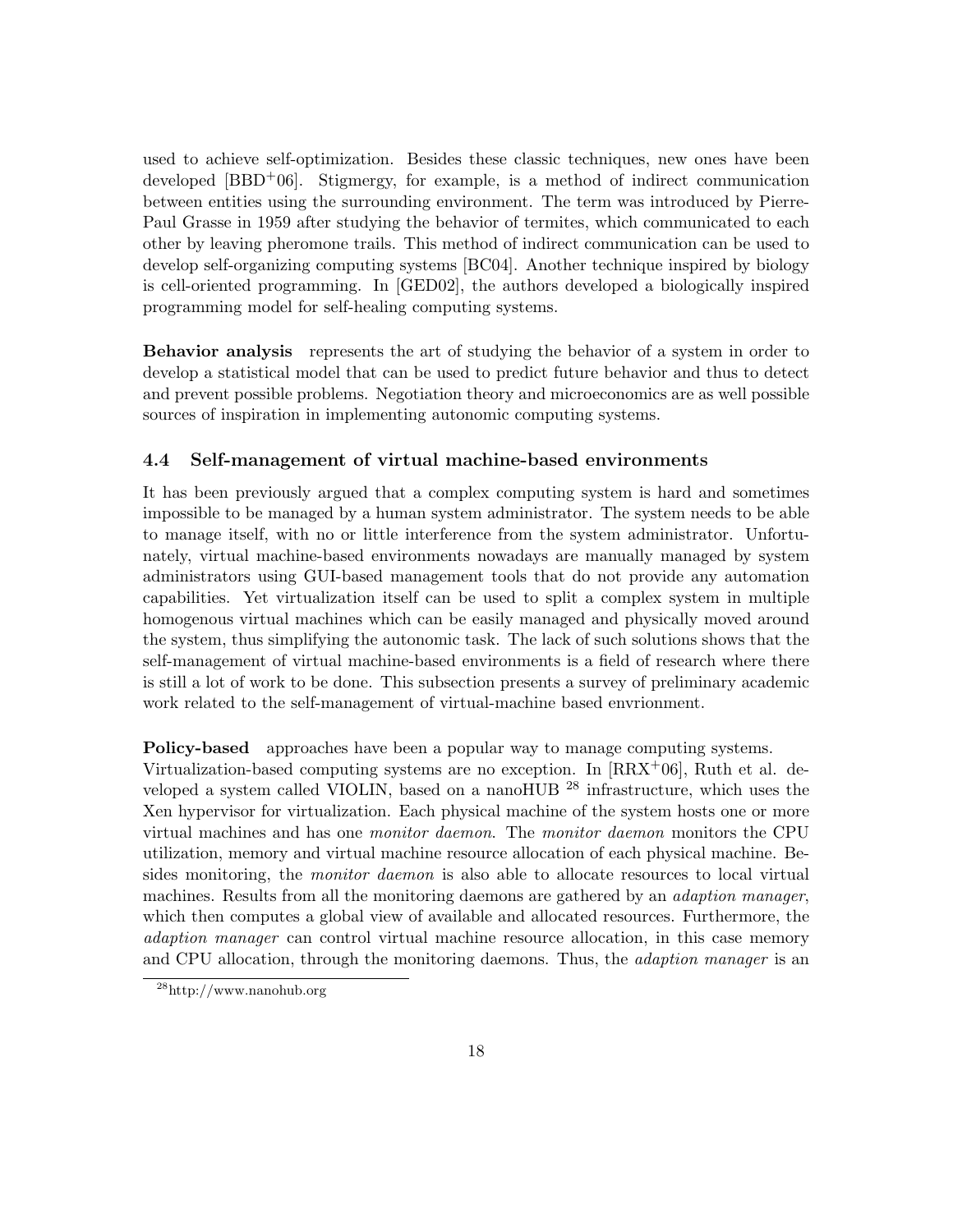intelligent agent which acts on behalf of a *resource reallocation policy* defined by a system administrator. The resource reallocation policy uses a heuristic algorithm that aims at increasing the performance of the system but doesn't intent to provide an optimal resource allocation to virtual machines. Migrating virtual machines between physical machines is also used to optimize resource allocation. Results obtained by the authors show an increase of performance and resource utilization. Another policy-based approach has been used by Grit et al. [GIYC]. Here, the authors used Shirako<sup>29</sup>, a Java-based toolkit for resource leasing services for what they refer to as autonomic orchestration. Autonomic orchestration involves both provisioning and managing a system or in this case a virtual environment. The paper analyzes the challenges of developing policies for on-demand and adaptive allocation of resources in a shared (virtual) infrastructure and proposes extensions to the Shirako toolkit for the self-management of Xen VMs.

Control theory has also been used for the dynamic allocation of resources in virtual environments. In [WZPS07], Padala et al. have used classical control theory to develop a feedback-driven resource control system that works at the VM level. Also this system uses Xen as a hypervisor but focuses only on CPU scheduling. The controller uses a two-layer architecture: a utilization controller per virtual machine, which computes the CPU entitlement of the VM, and an arbiter controller which ultimately determines if the CPU entitlements for all virtual machines can be satisfied and if not uses a QoS differentiation mechanism to determine which CPU entitlements will be satisfied. Another paper that uses control theory for managing virtual environments is  $[ZBG^+05]$ . Here, the authors introduce the concept of friendly virtual machines. Their approach is that the VMs themselves should be adaptable. To implement this, the authors developed controltheoretic models for application adaption using Additive-Increase/Multiplicative-Decrease (AMID) rules. Furthermore, they modified a User-Mode Linux (UML) instance to test this approach with respect to efficiency and fairness. Although the results obtained were good, because only one UML instance was used it remains unclear how this approach works for an infrastructure where resources are distributed. In the summer semester of 2007, Mark Bommert worked on a project at the University of Applied Sciences Wiesbaden under the supervision of Prof. Dr. Reinhold Krger. In this project, a proportional controller was used to dynamically allocate memory to virtual machines running on top of Xen.

Utility functions have been previously used in autonomic systems [WTKD04]. Menascè et al. used autonomic computing techniques in [MB06] for dynamic CPU allocation for virtual machines. The dynamic CPU allocation is achieved by optimizing a utility function. No actual virtualization technology was used to implement this approach, yet the authors obtained promising results by means of simulation.

<sup>29</sup>http://www.cs.duke.edu/nicl/cereus/shirako.html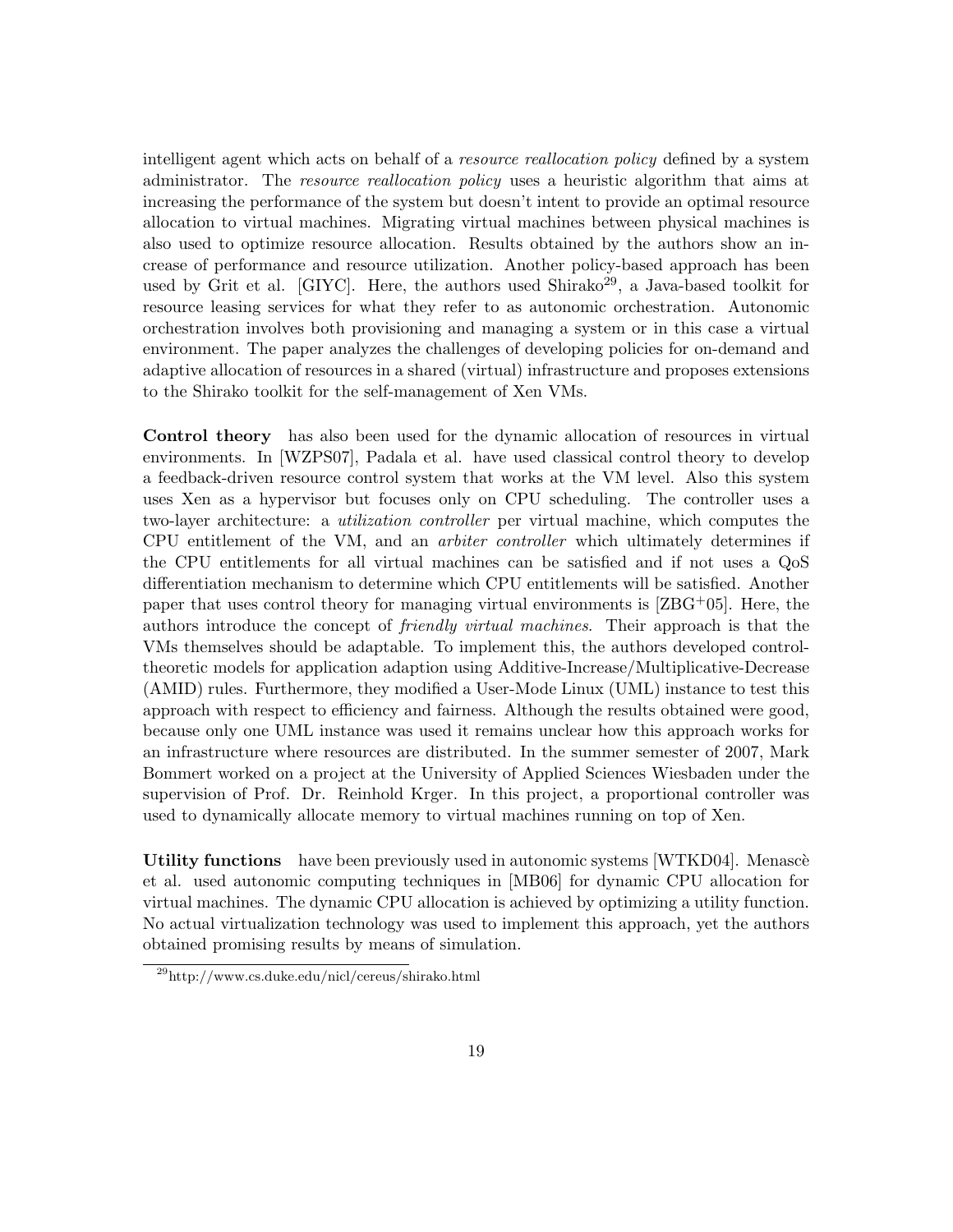Time series analysis has been used for decades to forecast the behavior of a system. In [BKB07], Bobroff et al. developed a mechanisms for the dynamic migration of VMs. Their algorithm uses measurements of historical data to forecast future demands by means of time series analysis. Furthermore, depending on future demands, the algorithm uses bin packing heuristics to migrates VMs to other physical machines to provide Service Level Agreement (SLAs) probabilistic guarantees.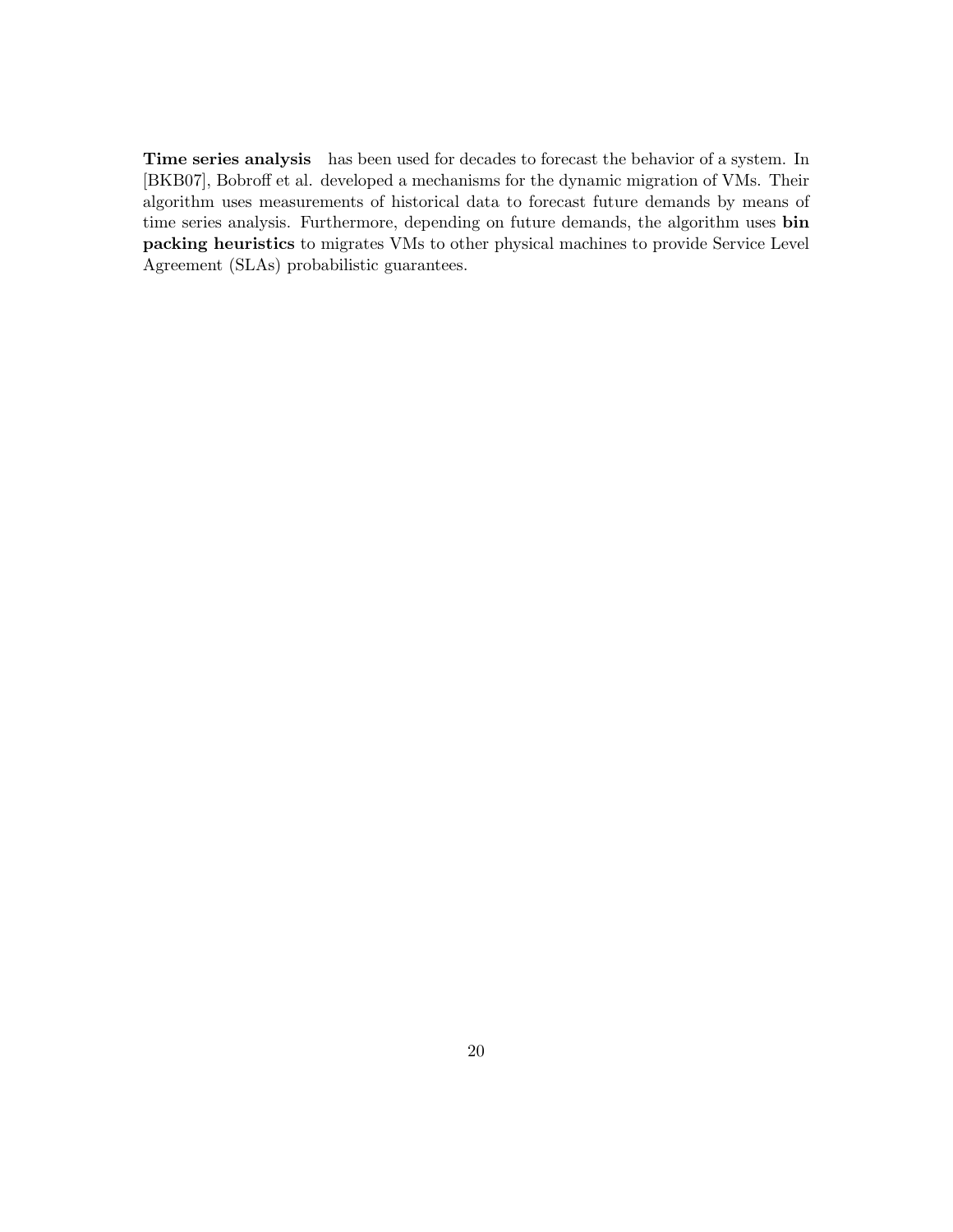# 5 Conclusion

The purpose of this report was to introduce the reader to the autonomic computing and virtualization concepts. Both of them are of major importance for the IT-sector and could be successfully combined to reach the ideals of the autonomic computing vision. Researchers have already started applying autonomic computing techniques to manage virtual environments. Yet this work is only at the beginning, researchers basically testing techniques known to work on a new problem. There is still a long way to a fully autonomic virtual machine-based environment. Work needs to be done with respect to the architecture of such a system because existent work only uses simple architectures to test their approach, while autonomic computing targets complex environments. Future work should also see how different techniques can be combined, for example a control-theory-based approach for a real-time reaction to an SLA violation and an optimization technique for optimizing the overall performance and resource utilization of the system.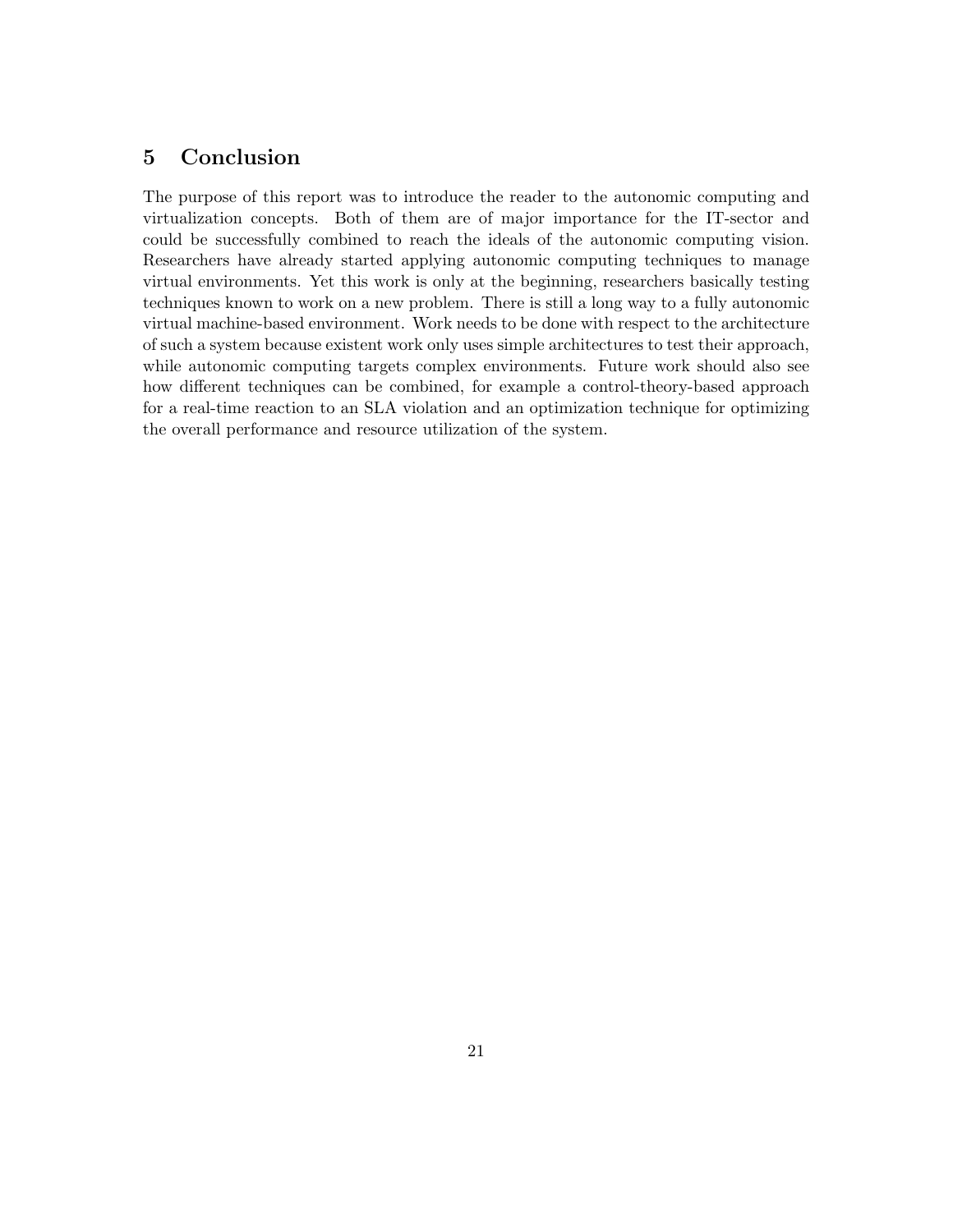# References

- [AA06] ADAMS, Keith ; AGESEN, Ole: A comparison of software and hardware techniques for x86 virtualization. In: ASPLOS-XII: Proceedings of the 12th international conference on Architectural support for programming languages and operating systems. ACM Press. – ISBN 1595934510, 2–13
- [AKN04] Abdelwahed, Sherif ; Kandasamy, Nagarajan ; Neema, Sandeep: A control-based framework for self-managing distributed computing systems. In: WOSS '04: Proceedings of the 1st ACM SIGSOFT workshop on Self-managed systems. ACM Press. – ISBN 1581139896, 3–7
- [BBD+06] Balasubramaniam, Sasitharan ; Barrett, Keara ; Donnelly, William ; Meer, Sven van d. ; Strassner, John: Bio-inspired Policy Based Management (bioPBM) for Autonomic Communication Systems. In: POLICY '06: Proceedings of the Seventh IEEE International Workshop on Policies for Distributed Systems and Networks (POLICY'06). IEEE Computer Society. – ISBN 0769525989, 3–12
- [BC04] Barron, Peter ; Cahill, Vinny: Using Stigmergy to Co-Ordinate Pervasive Computing Environments. In: WMCSA '04: Proceedings of the Sixth IEEE Workshop on Mobile Computing Systems and Applications (WMCSA'04). IEEE Computer Society, 62–71
- [BDF<sup>+</sup>03] BARHAM, Paul ; DRAGOVIC, Boris ; FRASER, Keir ; HAND, Steven ; HARRIS, Tim; Ho, Alex; NEUGEBAUER, Rolf; PRATT, Ian; WARFIELD, Andrew: Xen and the art of virtualization. In: SOSP '03: Proceedings of the nineteenth ACM symposium on Operating systems principles. ACM Press. – ISBN 1581137575, 164–177
- [BKB07] Bobroff, Norman ; Kochut, Andrzej ; Beaty, Kirk: Dynamic Placement of Virtual Machines for Managing SLA Violations, 119–128
- [DC99] Duda, Kenneth J. ; Cheriton, David R.: Borrowed-virtual-time (BVT) scheduling: supporting latency-sensitive threads in a general-purpose scheduler. In: SOSP '99: Proceedings of the seventeenth ACM symposium on Operating systems principles Bd. 33. ACM Press. – ISSN 0163–5980, 261–276
- [FZ05] Fromm, Jochen ; Zapf, Michael: Selbst-Eigenschaften in verteilten Systemen. In: Praxis der Informationsverarbeitung und Kommunikation (PIK) 2005 (2005), oct, Nr. 4, 189-198. http://www.vs.uni-kassel.de/publications/ 2005/FZ05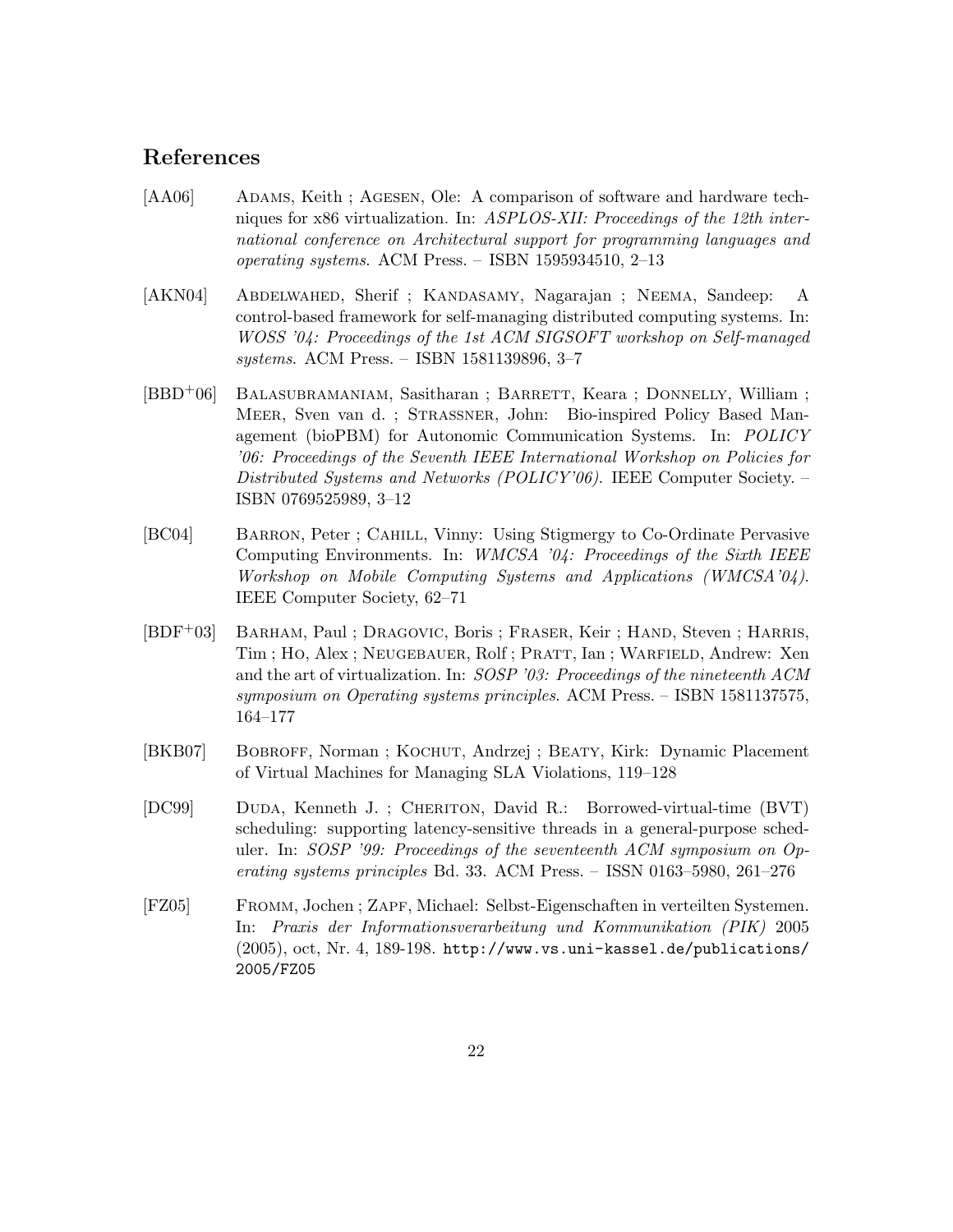- [GED02] George, Selvin ; Evans, David ; Davidson, Lance: A biologically inspired programming model for self-healing systems. In: WOSS '02: Proceedings of the first workshop on Self-healing systems. ACM Press. – ISBN 1581136099, 102–104
- [GIYC] Grit, Laura ; Irwin, David ; Yumerefendi, Aydan ; Chase, Jeff: Virtual Machine Hosting for Networked Clusters: Building the Foundations for Autonomic Orchestration
- [Gol74] Goldberg, Robert P.: Survey of Virtual Machine Research. In: IEEE Computer Magazine 7 (1974), June, S. 34–45
- [Hel04] Hellerstein, J. L.: Self-managing systems: a control theory foundation. In: Local Computer Networks, 2004. 29th Annual IEEE International Conference on, 708+
- [Hor01] Horn, Paul: Autonomic computing: IBM's Perspective on the State of Information Technology. 2001
- [Jen00] Jennings, N. R.: On agent-based software engineering. In: Artificial Intelligence 117 (200), S. 277–296
- [KC03] Kephart, J. O. ; Chess, D. M.: The Vision of Autonomic Computing. In: Computer 36 (2003), S. 41–50
- [MB06] Menasce, Daniel A. ; Bennani, Mohamed N.: Autonomic Virtualized Environments. In: ICAS '06: Proceedings of the International Conference on Autonomic and Autonomous Systems. Washington, DC, USA : IEEE Computer Society, 2006. – ISBN 0–7695–2653–5, S. 28
- [Mel07] MELLOR, Ewan: The Xen-API. April 2007
- [MSMW04] Mller-Schloer, Christian ; Malsburg, Christoph von d. ; Wrt, Rolf P.: Organic Computing. In: Informatik-Spektrum 27 (2004), Nr. 4, 332–336. http://dx.doi.org/10.1007/s00287-004-0409-6. – DOI 10.1007/s00287– 004–0409–6
- $[MWJ+07]$  MÜHL, Gero ; WERNER, Matthias ; JAEGER, Michael A. ; HERRMANN, Klaus ; PARZYJEGLA, Helge: On the Definitions of Self-Managing and Self-Organizing Systems. In: Braun, T. (Hrsg.) ; Carle, G. (Hrsg.) ; Stiller, B. (Hrsg.): KiVS 2007 Workshop: Selbstorganisierende, Adaptive, Kontextsensitive verteilte Systeme (SAKS 2007). VDE Verlag. – ISBN 978–3–8007–2980–7, 291–301